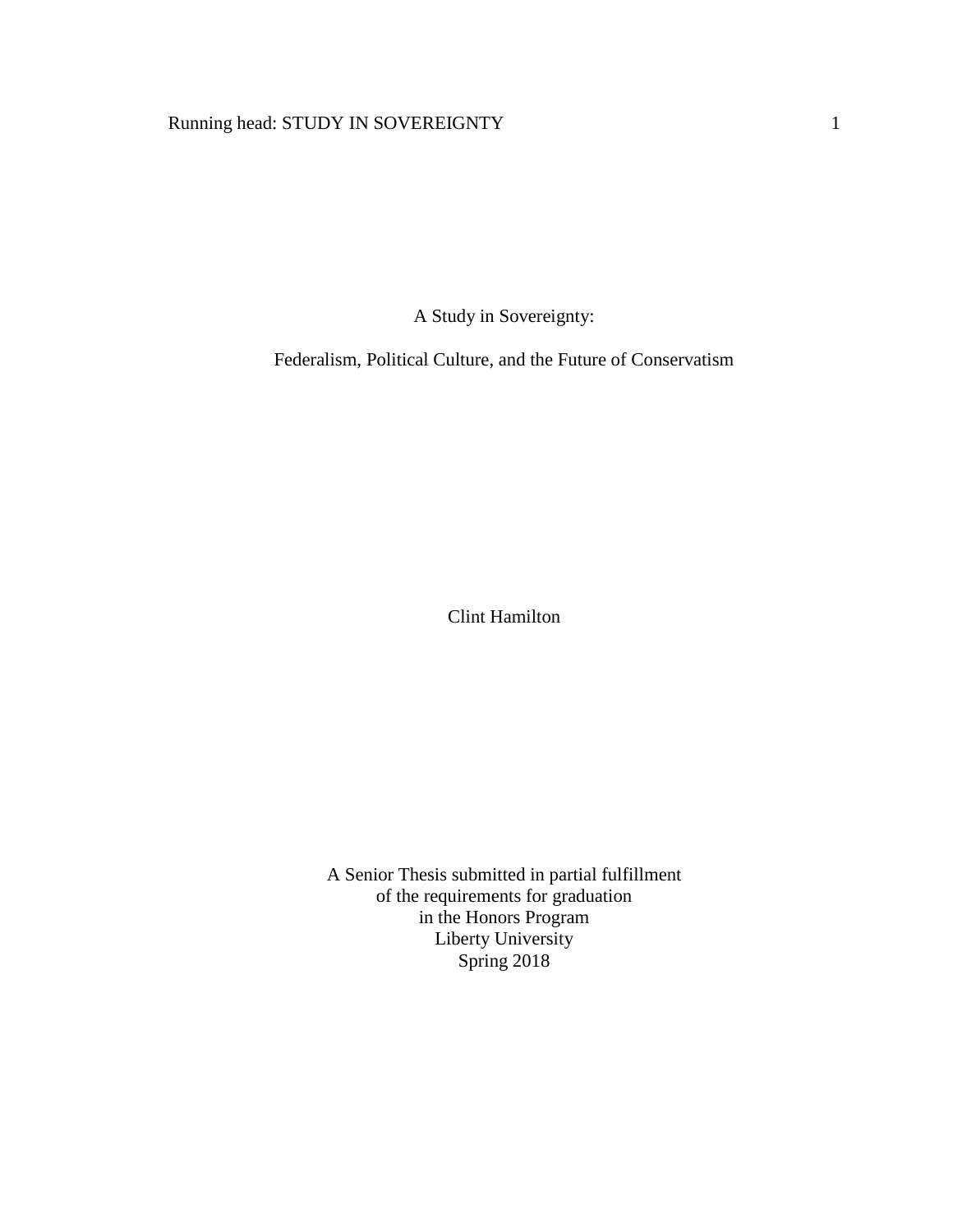Acceptance of Senior Honors Thesis

This Senior Honors Thesis is accepted in partial fulfillment of the requirements for graduation from the Honors Program of Liberty University.

> Robert A. Robertson, J.D. Thesis Chair

\_\_\_\_\_\_\_\_\_\_\_\_\_\_\_\_\_\_\_\_\_\_\_\_\_\_\_\_\_\_

Joel M. Cox, Ed.D. Committee Member

\_\_\_\_\_\_\_\_\_\_\_\_\_\_\_\_\_\_\_\_\_\_\_\_\_\_\_\_\_\_

Carey M. Roberts, Ph.D. Committee Member

\_\_\_\_\_\_\_\_\_\_\_\_\_\_\_\_\_\_\_\_\_\_\_\_\_\_\_\_\_\_

James H. Nutter, D.A. Honors Director

\_\_\_\_\_\_\_\_\_\_\_\_\_\_\_\_\_\_\_\_\_\_\_\_\_\_\_\_\_\_

\_\_\_\_\_\_\_\_\_\_\_\_\_\_\_\_\_\_\_\_\_\_\_\_\_\_\_\_\_\_ Date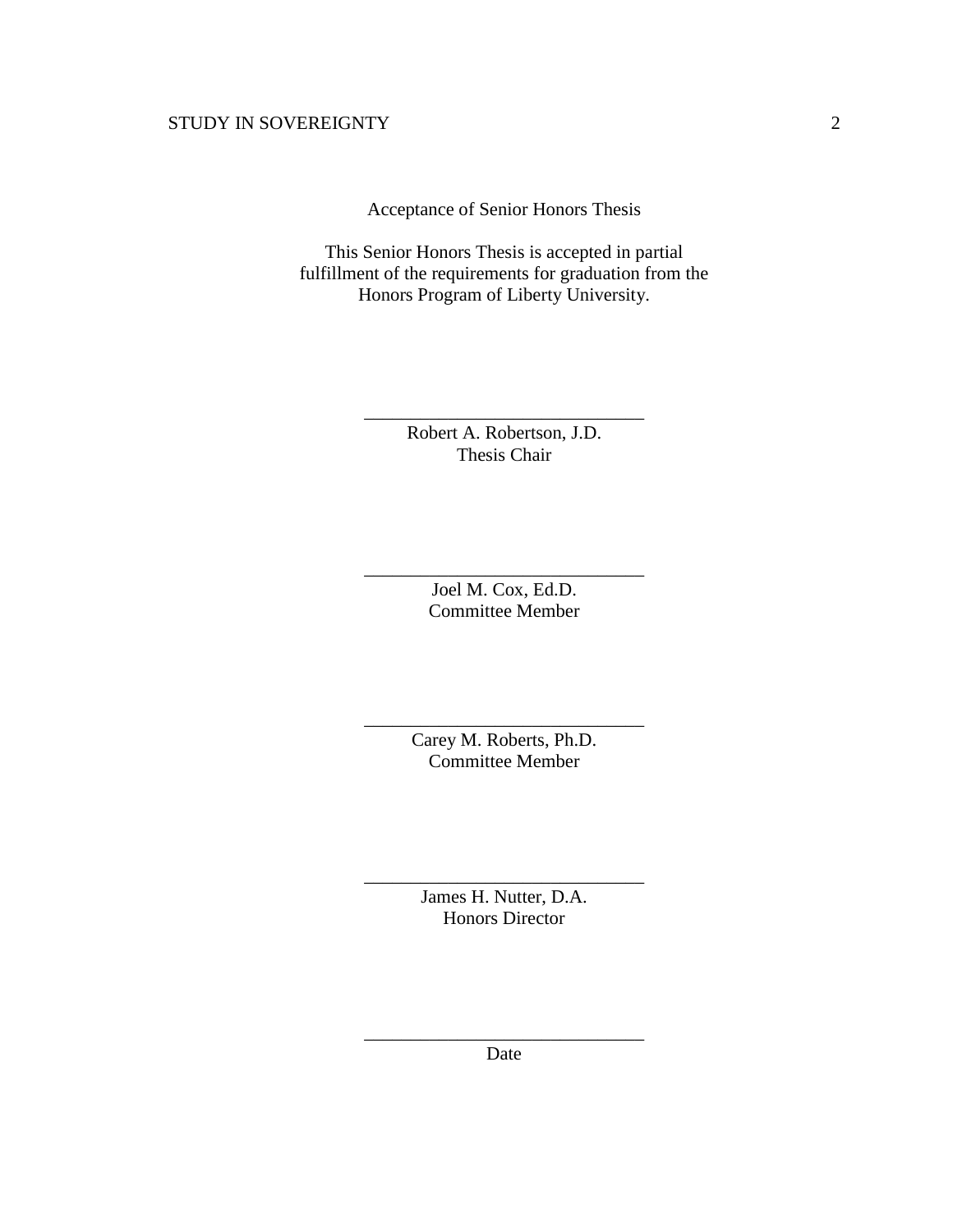# Abstract

This thesis confronts symptoms of an issue which is eroding at the principles of conservative advocacy, specifically those dealing with federalism. It contrasts modern definitions of federalism with those which existed in the late 1700s, and then attempts to determine the cause of the change. Concluding that the change was caused by a shift in American political identity, the author argues that the conservative movement must begin a conversation on how best to adapt to the change to prevent further drifting away from conservative principles.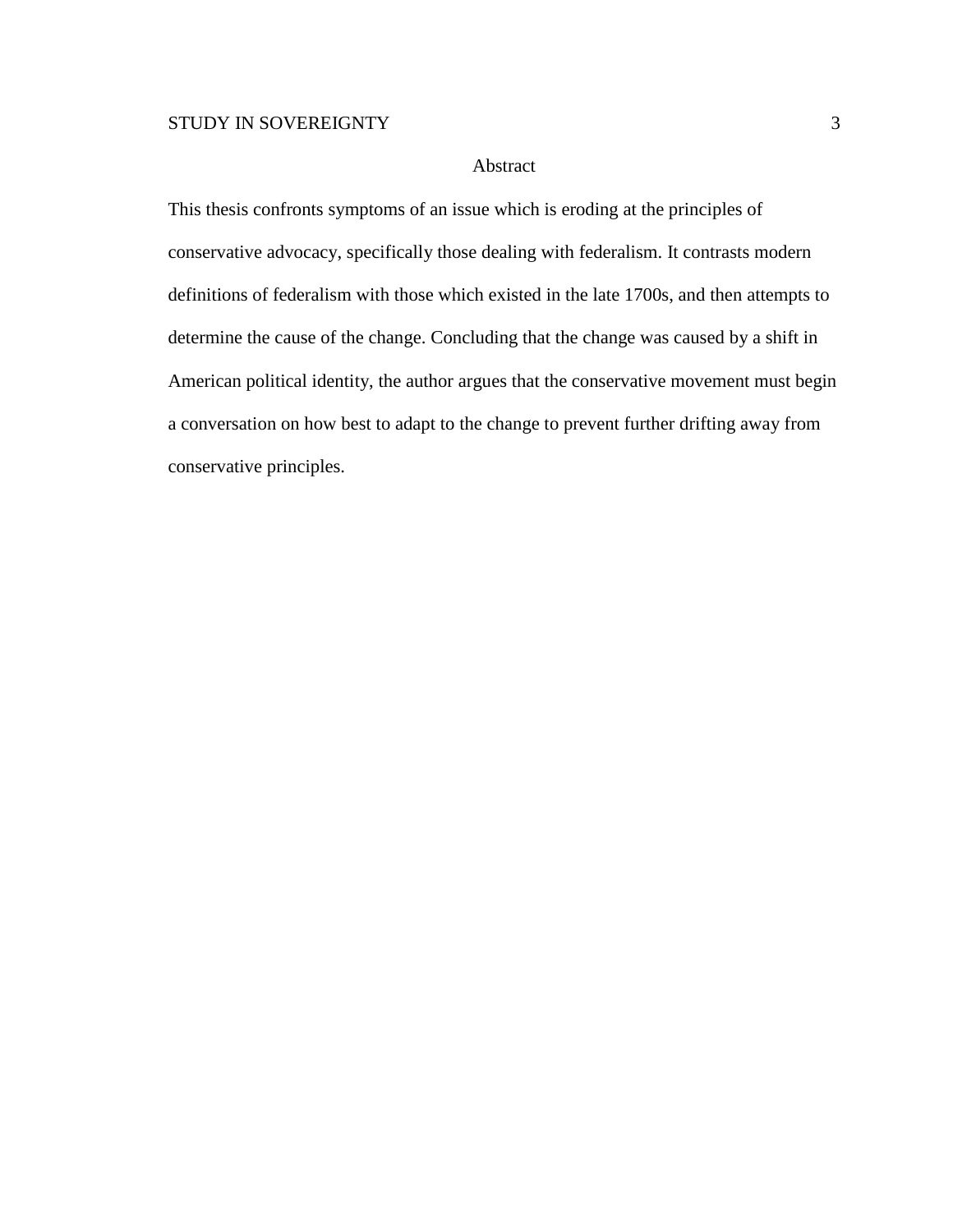$\overline{a}$ 

### A Study in Sovereignty:

Federalism, Political Culture, and the Future of Conservatism

On January 29, 2018, the United States Senate held a cloture vote to end a filibuster of S. 2311, also known as the Pain-Capable Unborn Child Protection Act. The act, sponsored by Senator Lindsey Graham, would prohibited almost all abortions after the  $20<sup>th</sup>$  week of pregnancy; the bill failed to reach the 60-vote threshold necessary to end the filibuster.<sup>1</sup> In a matter of days, a storm of outrage howled across social media. "Resistance is Appalling and Indefensible," exclaimed the *National Review*, calling opposition to the bill "another indication of how radical today's Democratic party has become on abortion." <sup>2,3</sup> A Catholic priest called for excommunications of the 14 Catholic-denomination Senators who voted against the legislation.<sup>4</sup> Senator Ted Cruz accused Democrats of "neglecting their moral responsibility," and stated that the legislation was "crucial in the fight for human dignity."<sup>5</sup> Even Senator Rand Paul, known

<sup>&</sup>lt;sup>1</sup> Pain-Capable Unborn Child Protection Act, S. 2311, 115th Cong., 2nd sess., Congressional Record, Vol. 164, daily ed. (Jan. 16, 2018): S187.

 $2$  Kathryn Jean Lopez, "20 Week Abortion Ban – Resistance is Appalling and Indefensible," National Review, February 5, 2018, accessed February 6, 2018, http://www.nationalreview.com/article/456096/abortion-20-week-ban-resistance-appalling-indefensible.

<sup>3</sup> Alexandra DeSanctis, "Senate Fails to Pass 20-Week Abortion Ban," National Review, January 29, 2018, accessed February 6, 2018, http://www.nationalreview.com/corner/455883/abortion-ban-senatevote-fails-pass-pain-capable-unborn-child-protection-act.

<sup>4</sup> Lisa Bourne, "Priest Calls for Excommunication of 14 Catholic Senators Who Voted Against Late-Term Abortion Ban," LifeSite, February 5, 2018, accessed February 6, 2018, https://www.lifesitenews.com/news/priest-calls-for-excommunication-of-14-catholic-senators-who-votedagainst.

<sup>&</sup>lt;sup>5</sup> "Sen. Cruz Issues Statement on Senate Democrats' Filibuster of the Pain-Capable Unborn Child Protection Act," January 29, 2018, accessed February 6, 2018, https://www.cruz.senate.gov/?p=press\_release&id=3611.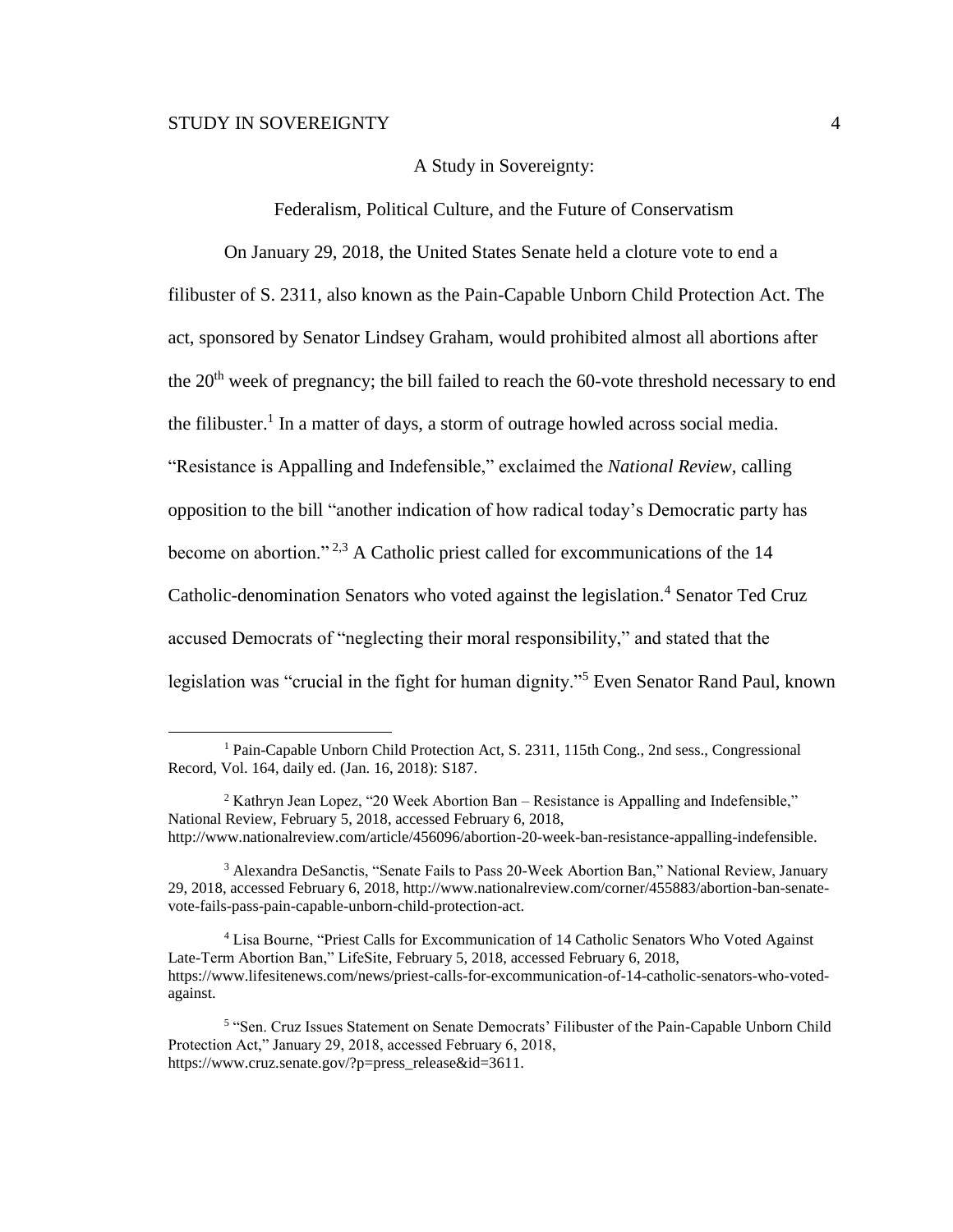for his incredibly libertarian views, condemned those who voted against the bill, stating on Twitter that "I believe there will be a time when we are judged by whether or not we stood up for life."<sup>6</sup>

Of course, there's just one minor problem. Nowhere does the Constitution give the national government jurisdiction to outlaw and/or punish abortion, murder, or any other related crime. Of course, that hasn't stopped Congress from prohibiting drugs, and workplace harassment, and a whole host of other law enforcement items that they have no power to regulate. Usually there is an argument based on the Commerce Clause, the General Welfare Clause, or some other constitutional provision.

In most of those situations, there are political advocates who call the national government out on its abuse of power. More often than not, those advocates are conservative or libertarian. Even more frequently, they fall into the "strict constructionist" camp of conservatism. But amid the outcry over S. 2311, a major question was passed over. Why did Senators Cruz and Paul, both so outspokenly dedicated to restraining the government within its Constitutional boundaries, become so vehement in declaring a "moral responsibility" to overstep those very same Constitutional boundaries? This points to a change in the way that all persons in the United States approach the idea of Constitutional federalism—a shift that has altered every man's belief about distributing power between the States and the national government. It has affected even the staunchest of strict constructionists, undermining

<sup>6</sup> Rand Paul, Twitter post, January 30, 2018 (5:50 a.m.), accessed February 6, 2018, https://twitter.com/RandPaul.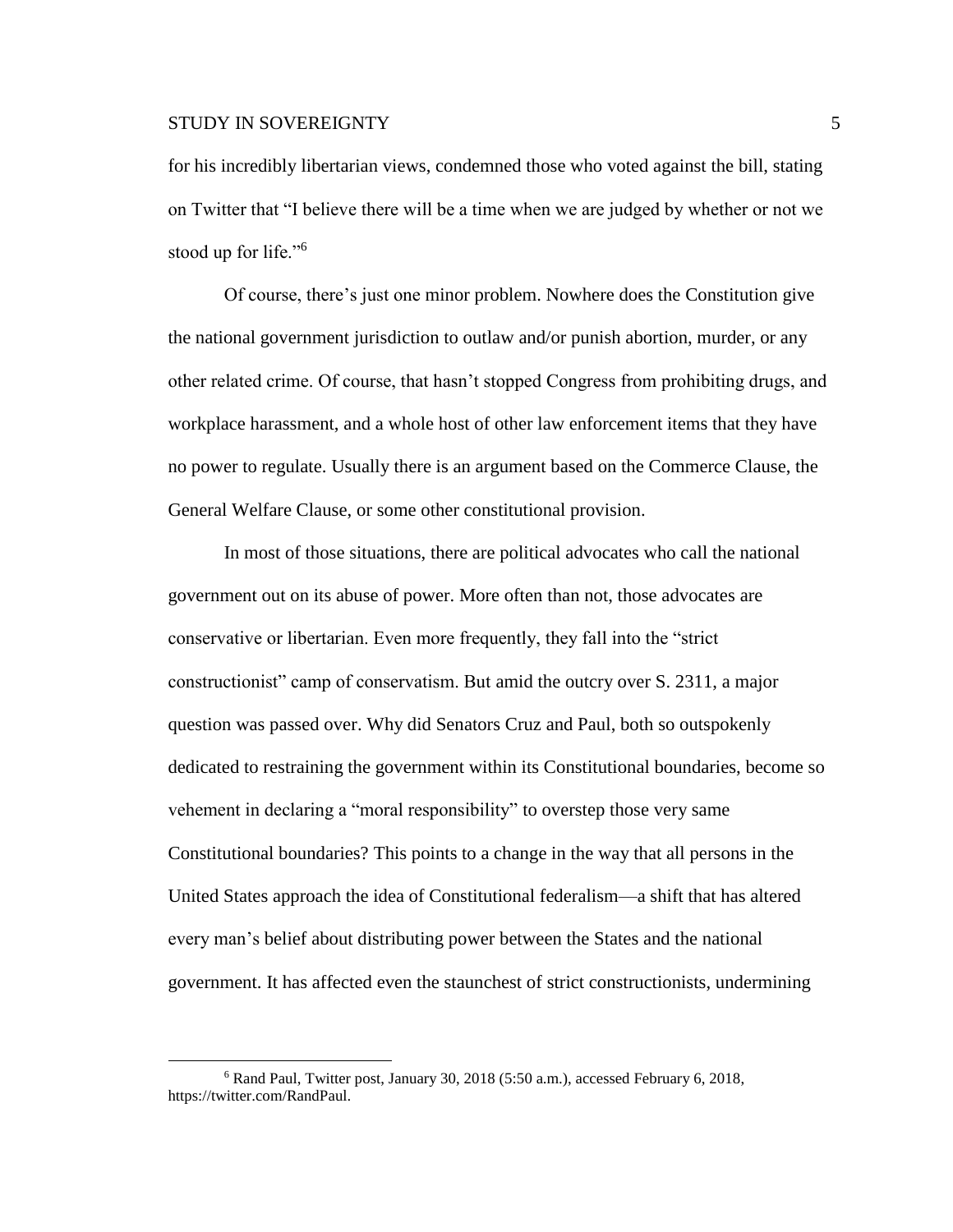both the message and the means of conservative advocacy and activism. Unaddressed, this change will finish eroding conservative principles entirely. However, by tracing the substance and cause of the change, a path forward may yet be discovered. Conservatism may not be able to look exactly as it did forty years ago. However, if the appropriate action is taken, the core values of conservatism may still be preserved for the decades to come.

#### **Part I: Federalism**

What is meant by the term *federalism*? Modern political philosophers disagree over the specifics details, but there is a common general concept of layered government. Different theories diverge when they look at the specifics of those layers—specifics ranging from the practical application of the theory to the historical purpose behind creating it. To even begin unravelling the tangled debate surrounding federalism, there are at least three major questions that must be answered. How was federalism understood in 1787? What is meant by the term now? What has changed—and, most importantly, why?

#### **Foundations of Federalism**

 $\overline{a}$ 

The theory of federalism has its historical origins in debates over sovereignty. This is not entirely surprising, as the very nature of federalism is concerned with sovereignty. For over 200 years, the word "sovereignty" has referred to "supreme controlling power…absolute and independent authority." <sup>7</sup> There are two prongs to this

<sup>7</sup> Oxford English Dictionary Online, s.v. "sovereignty," accessed February 6, 2018, http://www.oed.com/view/Entry/185343?.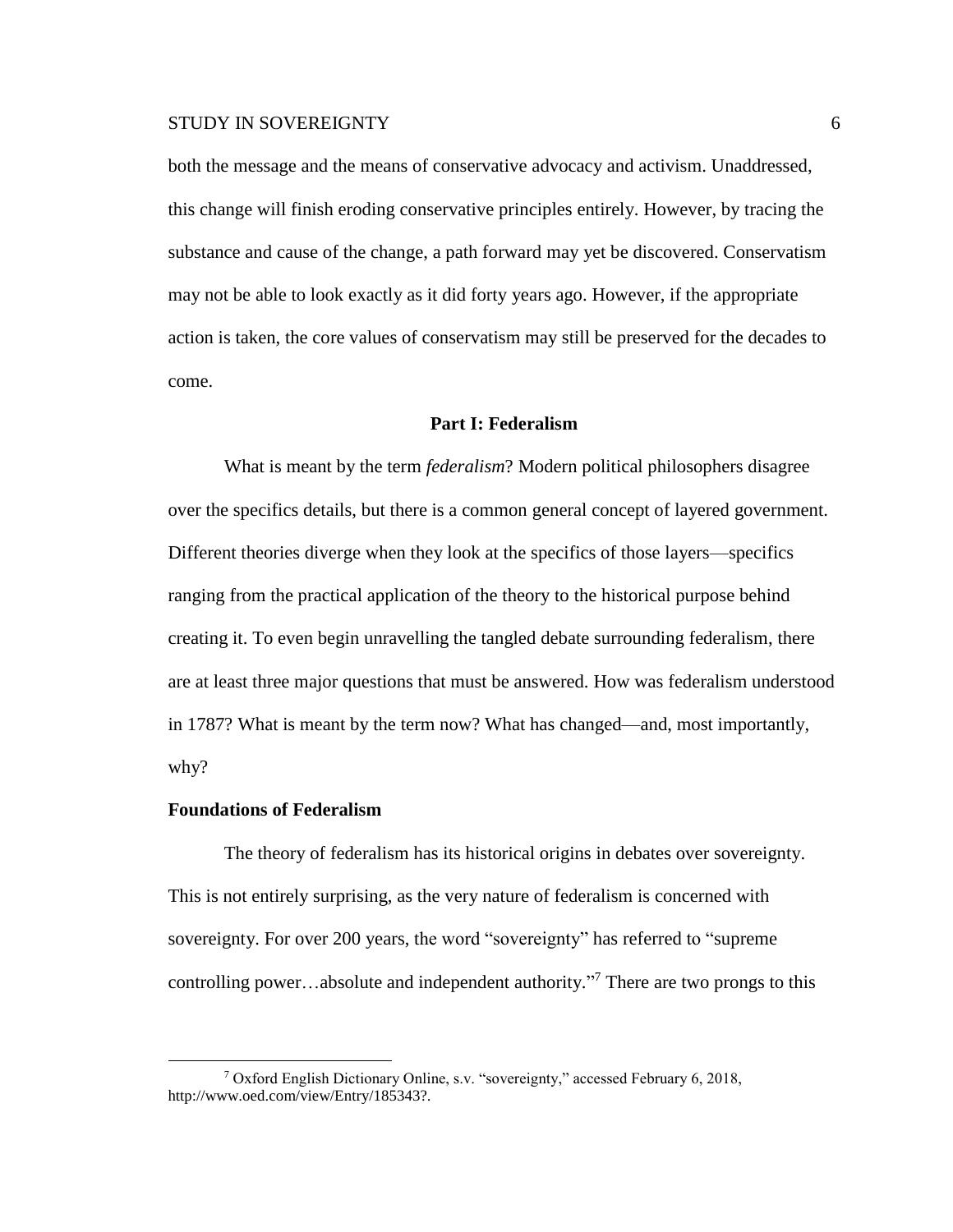$\overline{a}$ 

definition—*absoluteness* and *independence*. If either of those is lacking, then the government is not truly supreme—and, therefore, not truly sovereign. Under the historical English common law, this "supreme authority" was given to Parliament constrained, of course, by boundaries set forth by the law of God, who was sovereign over all. Thus, while Parliament was considered the absolute authority in England, it could not just pass a law condemning a specific innocent man to death. On the other hand, though, it was not enough for a sovereign power to be absolute. It must also be *independent*—i.e., free of *any* sort of interference in its own affairs. This criterion refers to what the great jurist William Blackstone referred to as *Imperium in Imperio*—loosely translated as "dominion within dominion." Developed to explain why the Pope could not claim civil authority within England, this concept dictated that one distinct governing body within another was practically impossible. As one writer explains, "Multiple sources of authority could not share the same political space. Where multiple authorities did appear to exist…one of the seeming authorities actually derived its entire power from the other and therefore was neither independent nor…genuine."<sup>8</sup> Of course, this interlinkage between sovereignty and federalism has multiple implications. Most notably, it distinguishes federalism from decentralization. A federal government is often decentralized; however, decentralization does not create federalism.<sup>9</sup>

<sup>8</sup> Alison LaCroix, *The Ideological Origins of American Federalism* (Cambridge, MA: Harvard University Press, 2010), 14.

<sup>9</sup> Edward Rubin and Malcolm Feeley, "Federalism and Interpretation," *Publius*, Vol. 38, No. 2 (Spring, 2008): p 171-172, accessed August 9, 2017, http://www.jstor.org/stable/20184965.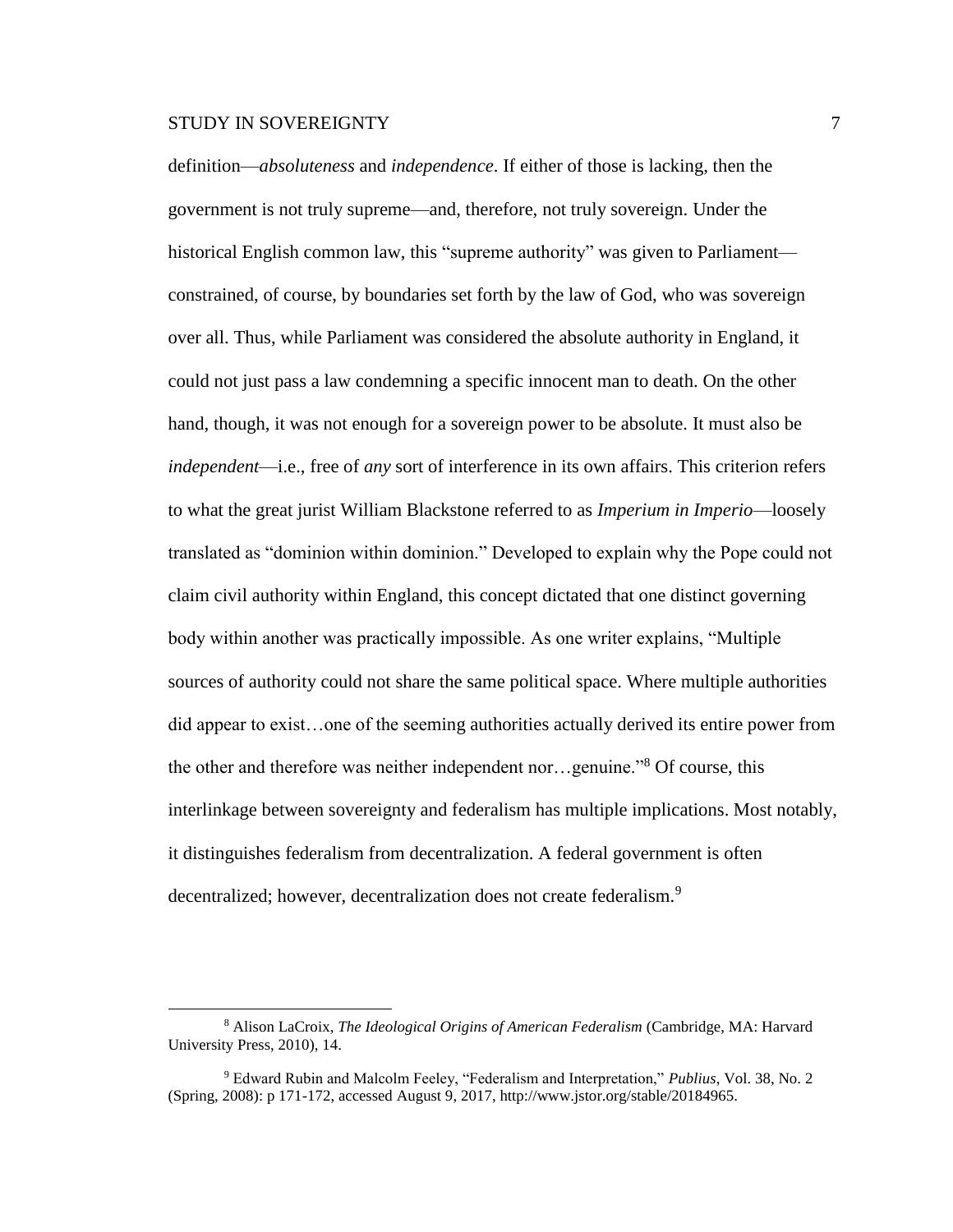The other implication is that the question of federalism is ultimately one of sovereignty. If federalism consists of "layers of government," and sovereignty can only exist in one governing body, then where does it exist in America? Alexander Hamilton seemed to alternate between placing it in the central government in general and the courts in particular. Some have placed it in the Constitution, citing the Supremacy Clause. Samuel Rubin laid it in the hands of the people as a national democracy, while John C. Calhoun declared that it was in the hands of the individual States. Each of these would follow his belief in sovereignty and arrive at a different theory of federalism. If sovereignty cannot be divided, then *where is it*?

The answer for that was first articulated in America by the Massachusetts Executive Council in response to Governor Thomas Hutchinson in 1773. Hutchinson had earlier addressed the Council and argued that Parliament was the sovereign government and the colonies were subordinate governments. The Council responded that the treatment of the subordinate government as a separate entity implied that there were areas over which Parliament was *not* sovereign. "If the subordinate power were not independently constituted, then it would not need to be denominated a subordinate power; instead it would be a subset of the supreme power."<sup>10</sup> The Council concluded by arguing that, within the colonial system, sovereignty was not determined by territory. Rather, it was defined by subject matter. "The two Powers are not incompatible, and do subsist together, each restraining its Acts to their Constitutional Objects."<sup>11</sup> This was the

<sup>10</sup> LaCroix, *Origins*, 94.

<sup>11</sup> Ibid., 94-95.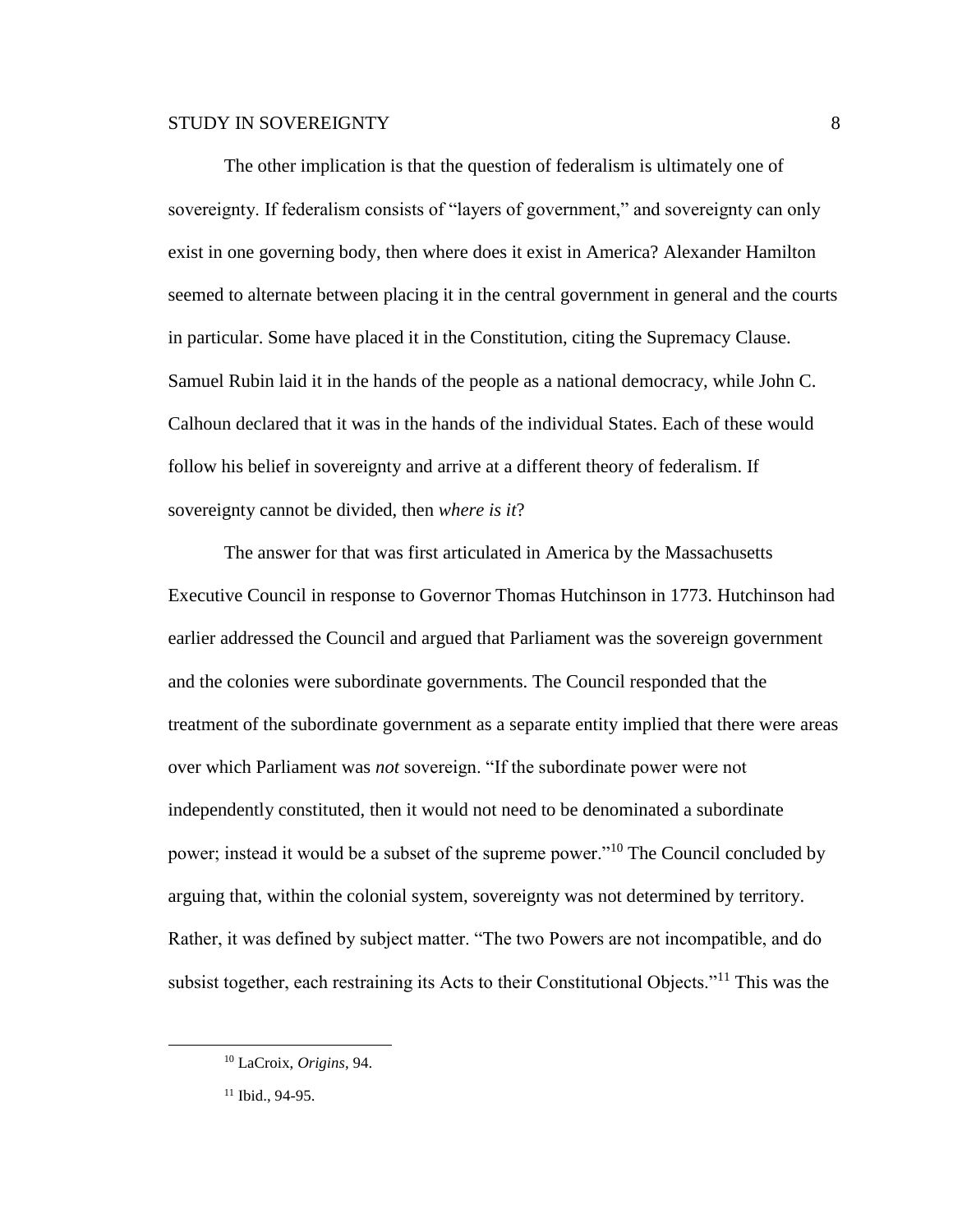first glimpse of a federalist system—a system that actually did divide sovereignty. Now it remains to be seen if that concept has remained true throughout the life of this Country.

#### **Federalism in 1787**

 $\overline{a}$ 

Political thinkers are conflicted about the meaning of federalism even today how much more so do they disagree about what it meant over two centuries ago! However, most of these thinkers and historians do tend to share one thing in common there is a tendency to impose current definitions of federalism upon the historical backdrop of the debates. Of these, there are two views which are incredibly popular, and a third which seems to be the most accurate. Ultimately, the difference between each of them is where sovereignty is placed.

The first view is referred to by Constitutional scholar Samuel H. Beer as *compact*  federalism. This federalism places sovereignty within the governments of the individual states, and was supported by John C. Calhoun, a Senator from South Carolina who later served as Andrew Jackson's vice president.<sup>12,13</sup> Calhoun supported South Carolina during the famous "Nullification Crisis" of Jackson's first term, during which South Carolina threatened to nullify a federal tariff bill and Jackson threatened military action if the state did not comply. In part because of this, Calhoun became known as an ardent supporter of States' rights. This theory is not merely supported by the Anti-Federalists, however; there have been multiple authors in more recent days that Beer has accused of agreeing with

<sup>12</sup> Samuel H. Beer, "Federalism, Nationalism, and Democracy in America," *The American Political Science Review*, Vol. 72, No. 1 (Mar. 1978), p. 12, accessed August 9, 2017. http://www.jstor.org/stable/1953596.

<sup>13</sup> Samuel H. Beer, "Responses to Rubin and Feeley," *Publius*, Vol. 38, No. 2 (Spring, 2008): p. 196, accessed August 9, 2017, http://www.jstor.org/stable/20184966.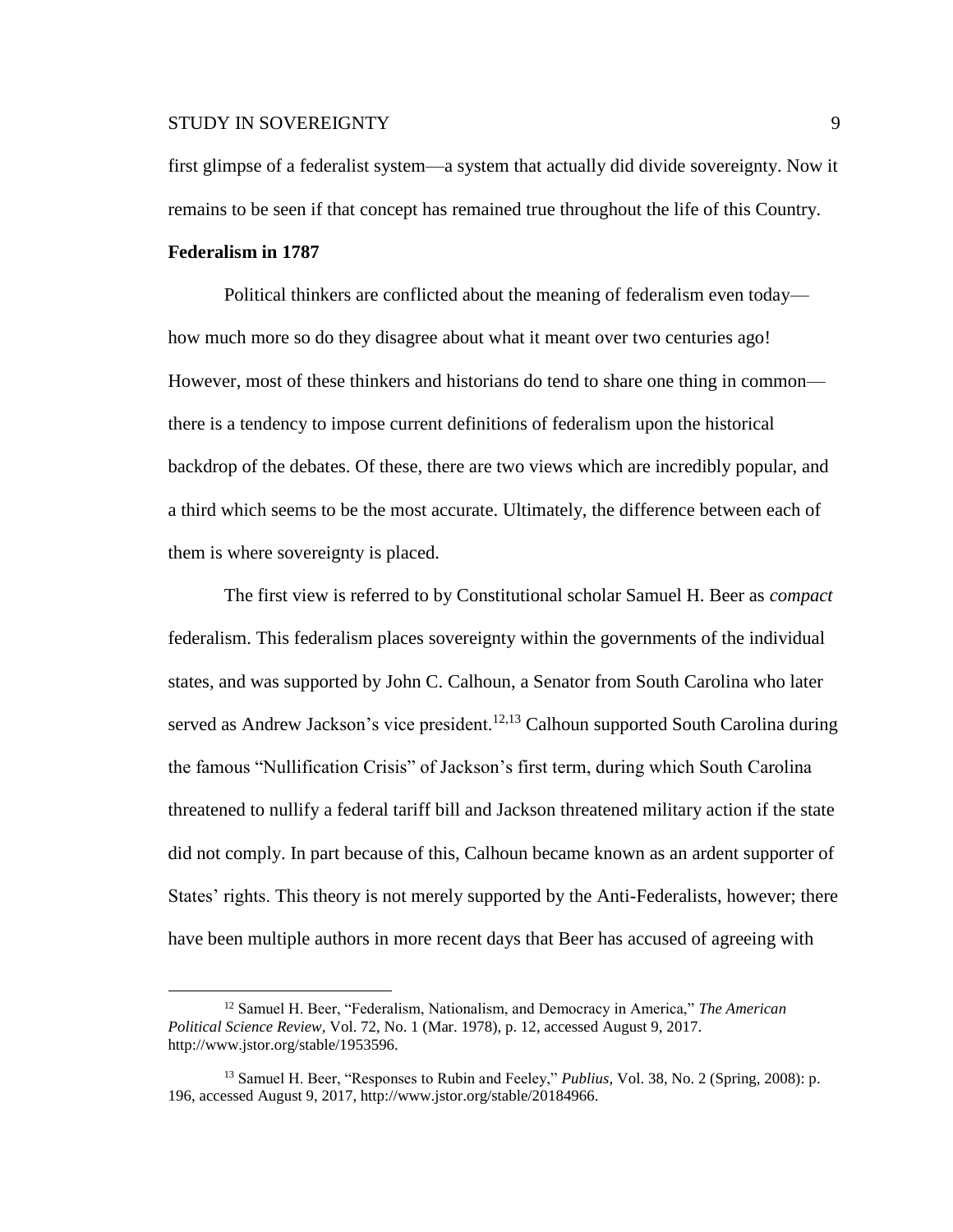it.<sup>14</sup> The problem with this theory is that if all sovereign power is given to the individual states, then there is nothing left for the national government to wield sovereignty over.

Beer himself is a proponent of the second major theory, which he calls *national*  federalism. As the cornerstone of his argument, Beer quotes Abraham Lincoln's address to Congress on July 4, 1861. "Originally some dependent colonies made the Union, and, in turn…the Union made them States…The Union is older than any of the States, and, in fact, it created them as States."<sup>15</sup> Sovereignty, according to Beer, existed at neither the state nor the national levels under the Constitution—rather, it rested in the people themselves as a nation.<sup>16</sup> As a result, he argues, the Founders instituted federalism as "an instrument of national democracy."<sup>17</sup> Ironically, this itself has far more in common with the Anti-federalists than it does with the Federalist point of view.<sup>18</sup> One major issue with Beer's theory is that he refuses to distinguish between a *federal* government and a *decentralized* one. He states that the definition of American federalism is that "decentralization is constitutional, not merely statutory."<sup>19</sup> The implication is that if people wish to abolish federalism, then they are perfectly free to do so, and there is no absolute legal or moral reason for them *not* to do so. Of course, there is one other

 $\overline{a}$ 

65.

 $17$  Ibid., 9.

 $14$  Ibid.

<sup>15</sup> Samuel H. Beer, *To Make a Nation: The Rediscovery of American Federalism* (Cambridge, MA: Belknap Press, 1993), 13.

<sup>&</sup>lt;sup>16</sup> Beer, "Democracy in America," 12.

<sup>18</sup> Richard J. Ellis, *American Political Cultures* (New York: Oxford University Press, 1993), 63-

<sup>19</sup> Beer, *To Make a Nation*, 23.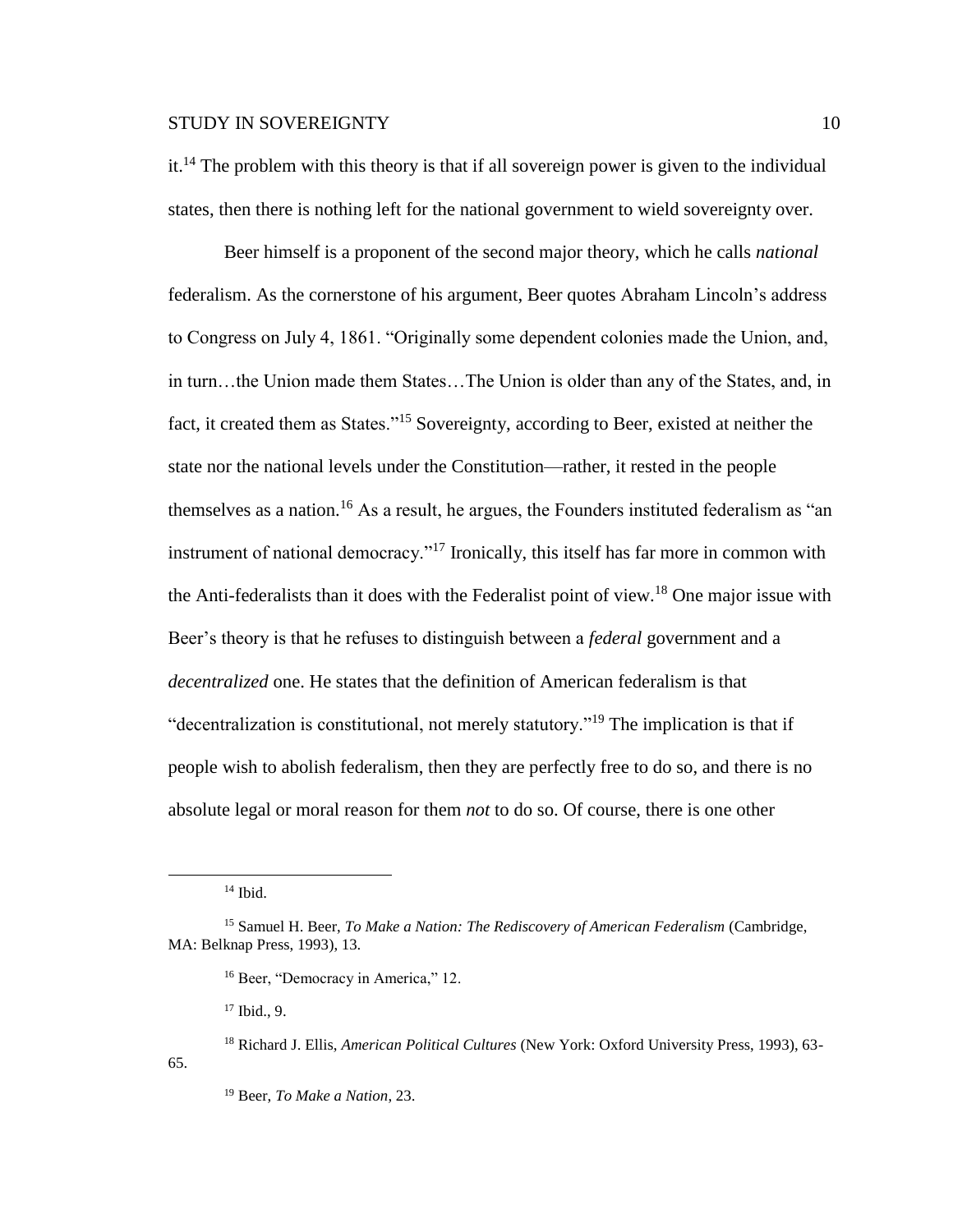disturbing implication. If sovereignty is invested in the people as a nation, then the nation as a whole has the authority to single out one state and dictate how that state can govern any one of its own affairs, notwithstanding all constitutional and legal provisions to the contrary—a state of affairs which goes against the very nature of our system.

Most authors seem to hold to either one or the other of these theories. While either of them might describe a *modern* theory of federalism, neither of them satisfactorily explains the mindset of the Founders. However, historian Alison LaCroix offered a third theory—specifically, she contends that the theory of federalism advanced by the Massachusetts Executive Council was refined and then adopted by the Founders in the Constitution. Rather than federalism being just layers of *autonomy*, LaCroix uses historical documentation—and the history of federalist thought in America—to argue that the Founders actually defined federalism as layers of *sovereignty*. Federalism was the result of a dialogue spanning more than a decade, in which various persons proffered theories on how to divide sovereignty.<sup>20</sup> Eventually, a language of *external* vs. *internal* powers began to develop. Essentially, the Founders divided government jurisdictions according to subject matter—some things were internal, concerning only the states themselves; others were external, and affected all the states collectively.

The truth of this theory can be drawn out as well from an examination of the debates surrounding the adoption and ratification of the Constitution itself. During the Constitutional Convention, there were three proposed plans, none of which matched this original confederation idea. The New York Plan, proposed by Alexander Hamilton,

<sup>20</sup> LaCroix, *Origins*, 59-64.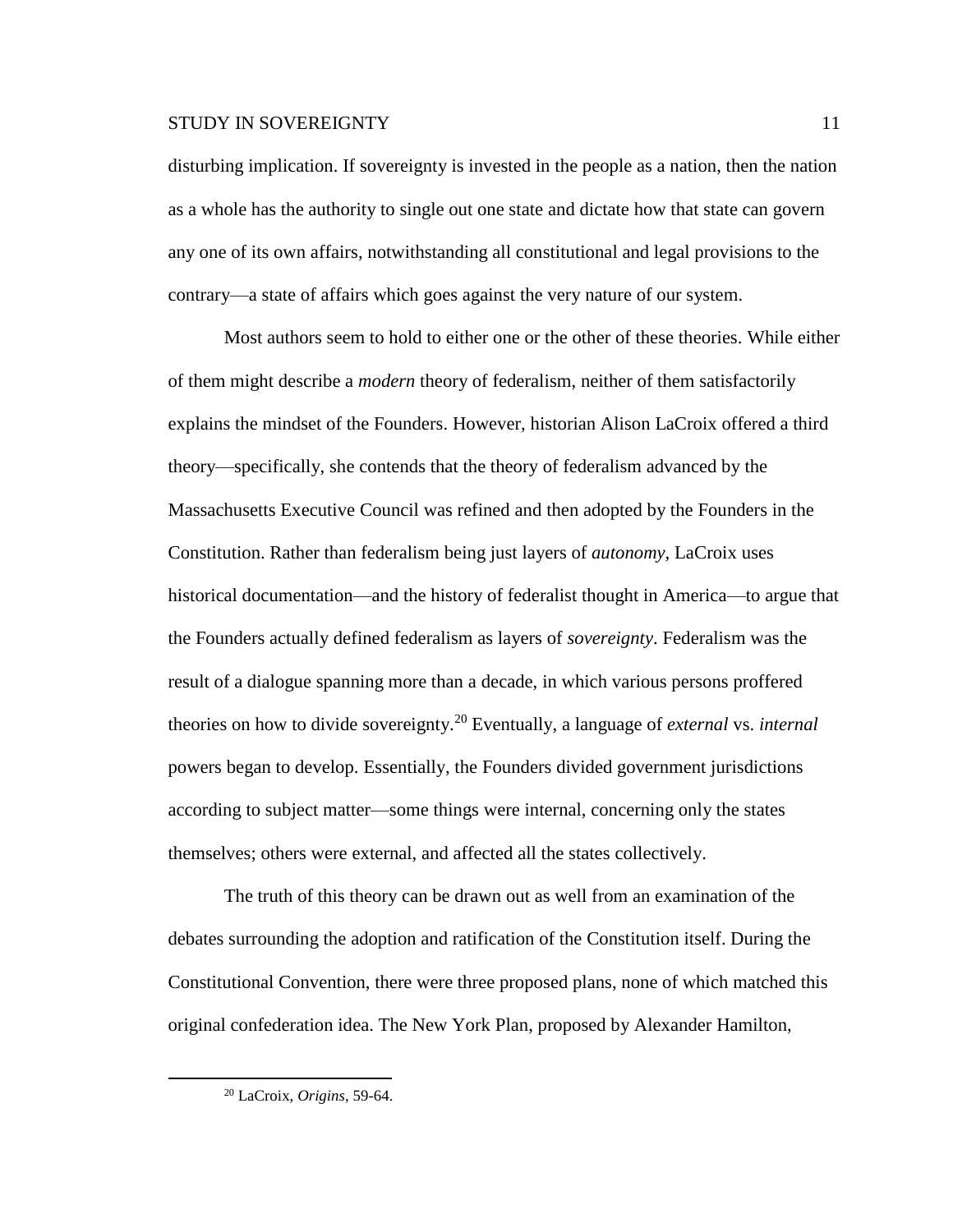favored a single national legislature with complete sovereignty and authority.<sup>21</sup> The New Jersey Plan, on the other hand, sought to preserve as much of the original Articles of Confederation as possible, and envisioned a system where the states retained ultimate sovereignty, but granted tightly limited revenue-collecting abilities to a coordinating authority.<sup>22</sup> In between these two lay the Virginia Plan, which granted a vast and extremely diverse array of powers to the central government.<sup>23</sup> Under the Virginia Plan, "the several states would have been converted into little more than provinces directed by a central government."<sup>24</sup> The end product was a middle ground between the New Jersey and Virginia Plans.<sup>25</sup>

We know from the results of the Convention that, at least in the 1780s, federalism did not mean a unified government like Hamilton proposed. We also, however, know that it did not mean a government similar to the Articles of Confederation. Nevertheless, if Samuel Beer was correct and federalism was in fact a "vehicle for national democracy," then the influence of the New Jersey plan remains unexplained. At the same time, States did not give up their identity when the Constitution was ratified. One the few occasions when the "United States" are referred to using a pronoun in the Constitution, it is with the

- <sup>23</sup> Ibid., 257-259.
- <sup>24</sup> Ibid., 258-259.
- <sup>25</sup> Ibid., 263-265.

<sup>21</sup> James McClellan, *Liberty, Order, and Justice*, 3rd ed. (Indianapolis, IN: Liberty Fund, 2000), 259-260.

<sup>22</sup> Ibid., 262-263.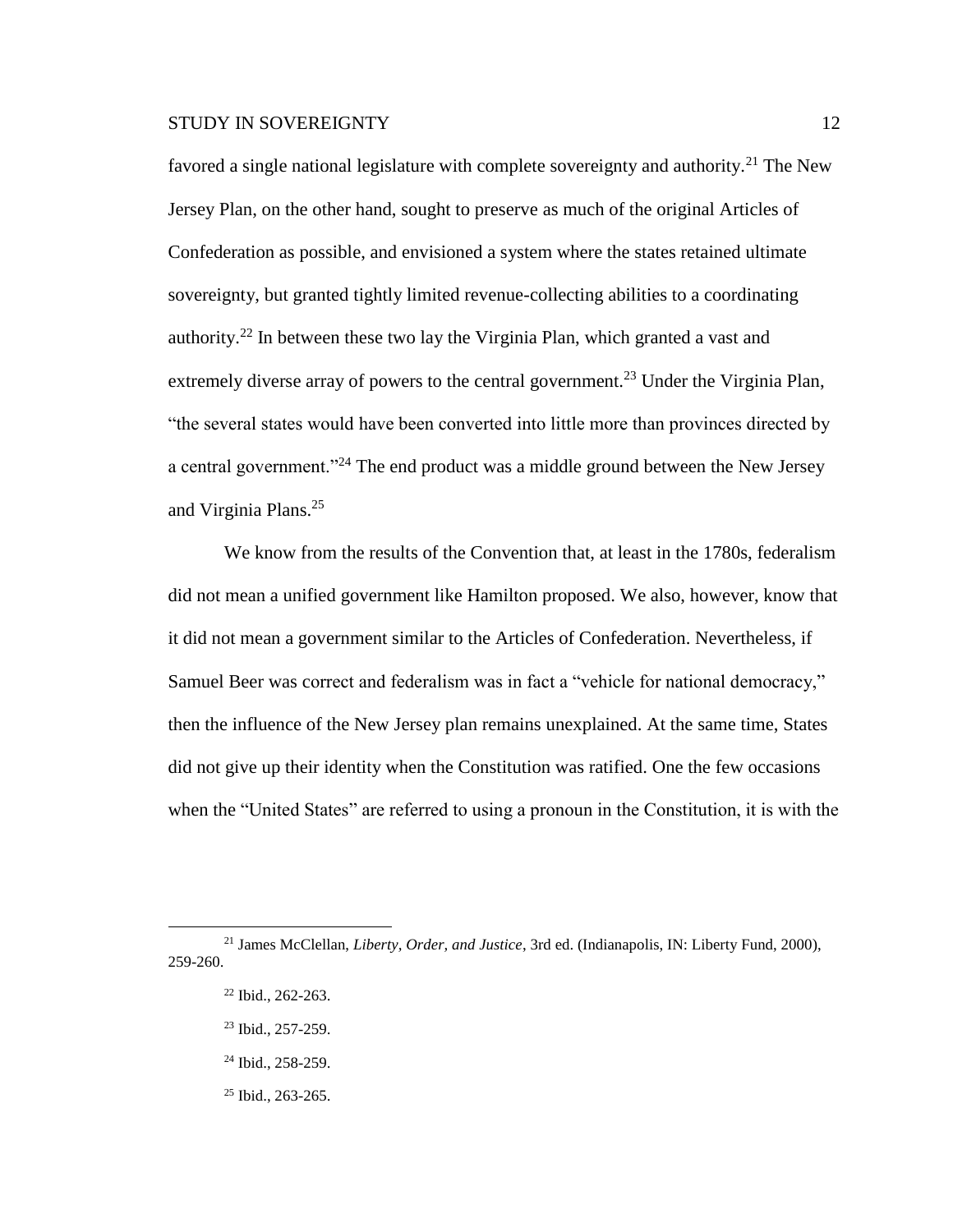plural pronoun "they."<sup>26, 27, 28</sup> "We the People" did not re-write the meaning of statehood when the Constitution was ratified. As a result, there was no "nation" that somehow reconstituted the states. The question, then, is whether the states drew their power from the national Constitution or their own state documents.

When examining the historical record, it becomes clear that this was not the case. One of the common misconceptions surrounding the ratification debate is that the Anti-Federalists supported a small central government while the Federalists favored a large central government. The truth, however, is that the debate was never about *how much* coercive authority the central government should have. Instead, it was about whether a central government should have *any* coercive authority at all. In other words, it was a question of whether sovereignty was to remain with the States or be divided between the state and the national government. The Federalists argued that the national level need some measure of sovereignty to force cooperation between the states. At the same time, though, they agreed that this power ought only to exist for those few things that the states could not accomplish on their own. Madison writes in the Federalist No. 14, "Its jurisdiction is limited to certain enumerated objects, which concern all the members of the republic, but which are not to be attained by the separate provisions of any. The subordinate governments, which can extend their care to all those other subjects…will

 $26$  US Constitution, art. 1, sec. 9, cl. 8.

<sup>&</sup>lt;sup>27</sup> US Constitution, art. 2, sec. 1, cl. 8. (This passage is particularly insightful because it contrasts "the United States" with "any [one] of them.")

 $28$  US Constitution, art. 3, sec. 3, cl. 1.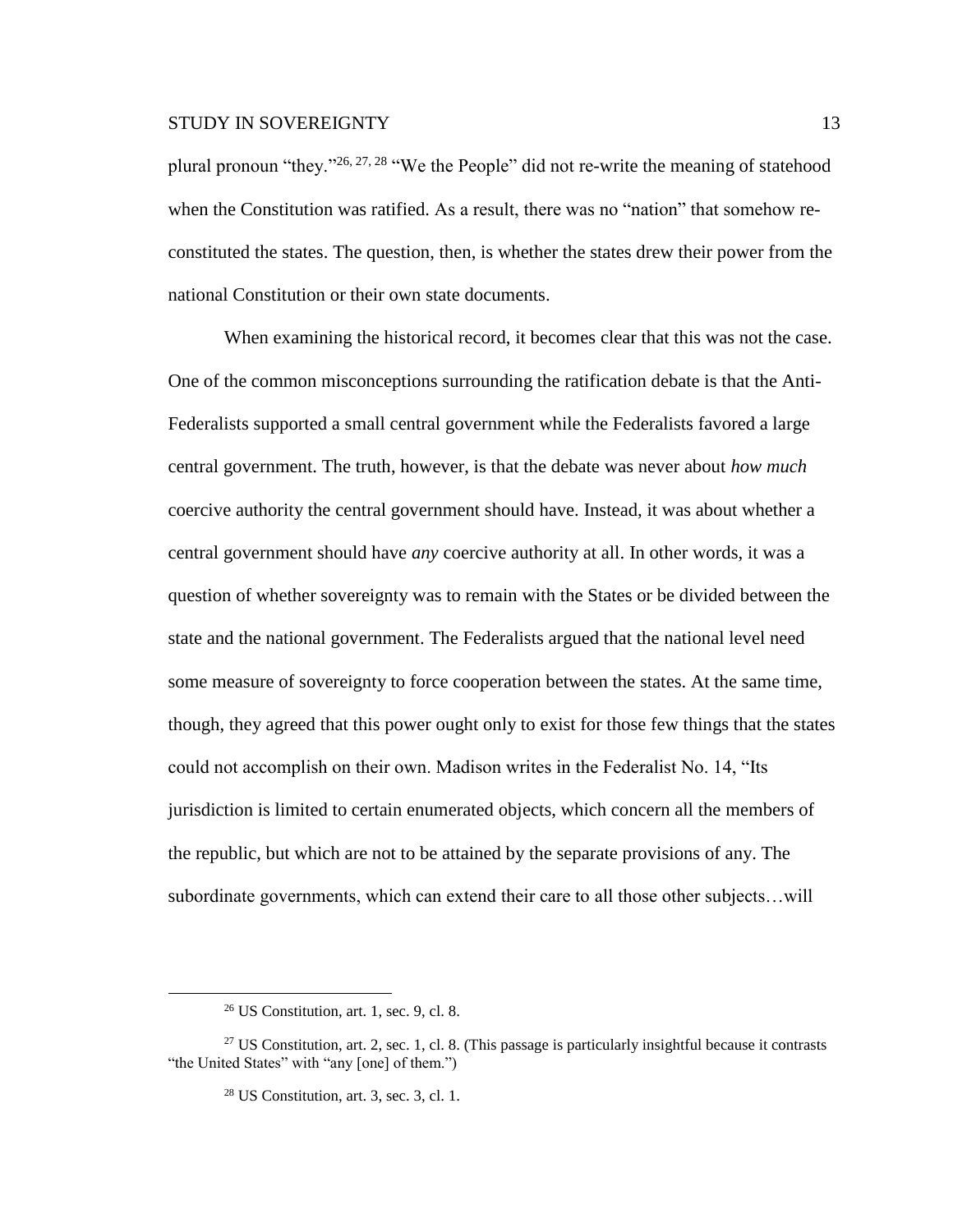$\overline{a}$ 

retain their due authority and activity."<sup>29</sup> Even the Anti-federalists acknowledged this. In the  $17<sup>th</sup>$  Anti-federalist paper, "Brutus" acknowledged, "It is true this government is limited to certain objects, or to speak more properly, some small degree of power is still left to the States."<sup>30</sup> In reality, as one modern scholar writes, the potential elasticity of the Constitution, while "by no means the only objection raised by opponents…was clearly one of their primary concerns."<sup>31</sup> The Anti-federalist objection was not that the Constitution granted *too much* power in the *present*. Rather, the Anti-federalists argued, the Constitution could be twisted to grant *more* power in the *future*.

At the end of Federalist No. 39, Madison lists the ways in which the government was national and the ways in which it was federal. In only one way was it not federal: namely, in the operation of its powers. In other words, it did not rely upon the states to enforce its mandates. In every other way, Madison points out, the government did not draw its power from the people directly, but from the people as organized by States.<sup>32</sup> This cuts against both the compact and national theories of federalism. Because the power rises from the States, it cannot come from simply a "national democracy," nor

<sup>29</sup> James Madison, "The Federalist No. 14," *Federalist Papers (Great Neck Publishing)* (January 5, 2009), *Academic Search Complete*, EBSCO*host* (accessed August 9, 2017).

<sup>&</sup>lt;sup>30</sup> Brutus, "Antifederalist Paper 17," The Federalist Papers Project, accessed August 9, 2017, http://thefederalistpapers.org/antifederalist-paper-17.

<sup>31</sup> Andrew C. Lenner, "John Taylor and the Origins of American Federalism," *Journal of the Early Republic* 17, no. 3 (Fall, 1997): 402.

<sup>32</sup> James Madison, "The Federalist No. 39," *Federalist Papers (Great Neck Publishing)* (January 5, 2009), *Academic Search Complete*, EBSCO*host* (accessed August 9, 2017).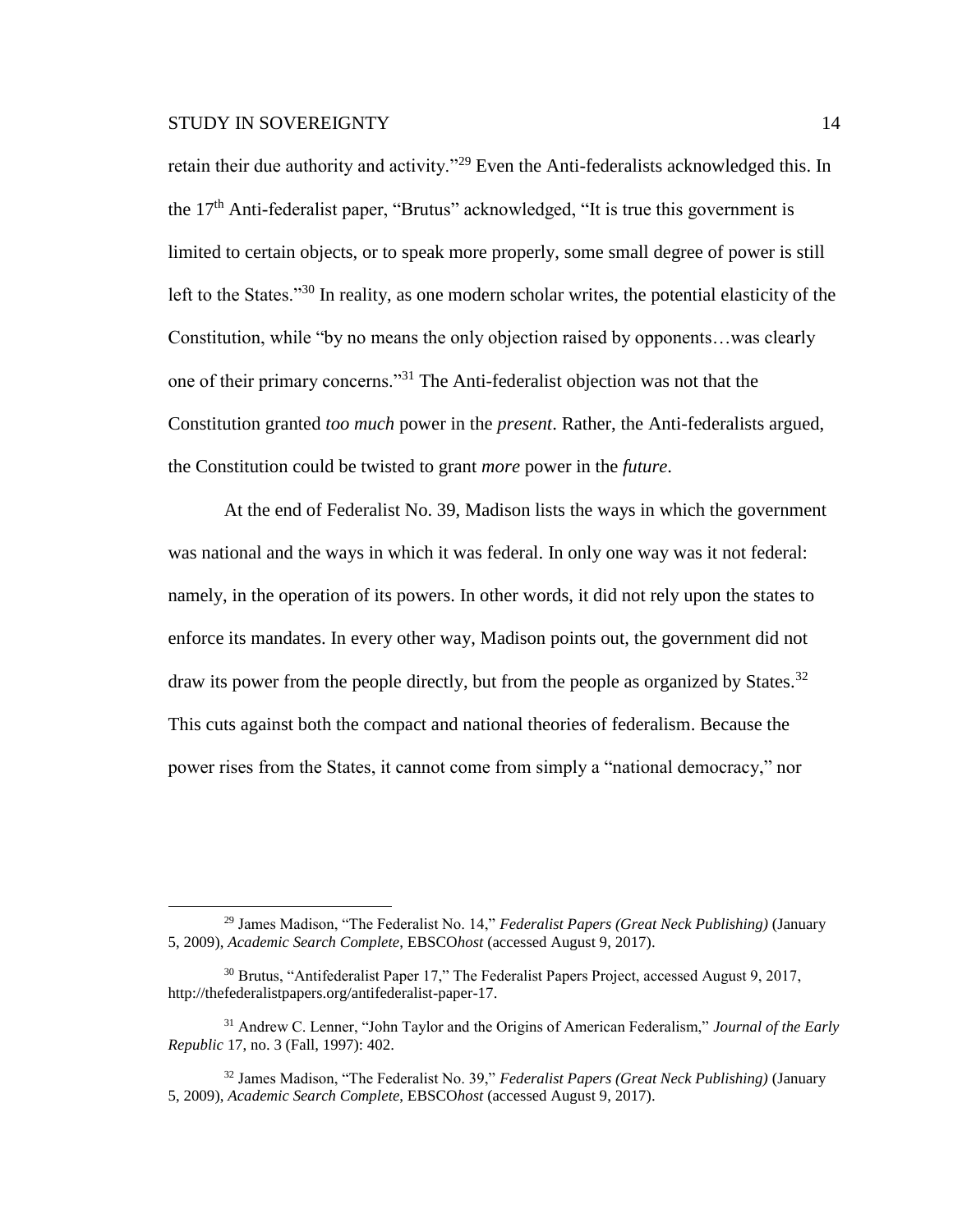could state autonomy be "granted" by a central authority.<sup>33, 34</sup> Federalism, as envisioned by the Founders, was a layered form of government. However, as Madison stated, a federal government leaves all jurisdictions subject to the authority of the separate parts, except for "certain enumerated objects, which concern all the members of the republic."<sup>35</sup> From this, then, a final definition can be drawn—the overriding principle that made federalism unique among governments. Federalism is a layered government formed by sovereign political entities. These entities grant limited sovereign jurisdiction to a central authority, but only over those areas which cannot be effectively governed by the individual entities themselves. In other words, it grants sovereignty over external affairs to the central government, while retaining sovereignty over internal affairs for the States. This is the same definition that LaCroix arrived at, drawn froth from the primary source documents themselves.

# **Federalism in the Modern Era**

 $\overline{a}$ 

To determine what has changed since 1787, it is necessary to examine what is meant by federalism *now*. Once again, the two main theories differ principally in where the full sovereignty is placed. The first theory places more of an emphasis on the role of the central government, while the second places all sovereignty in the hands of the people as a third party supervising the branches of government.

<sup>33</sup> Samuel H. Beer, "Federalism, Nationalism, and Democracy in America," *The American Political Science Review*, Vol. 72, No. 1 (Mar. 1978), p. 9, accessed August 9, 2017. http://www.jstor.org/stable/1953596.

<sup>&</sup>lt;sup>34</sup> Rubin and Feeley, "Federalism and Interpretation," 177.

<sup>35</sup> Madison, "Federalist No. 39."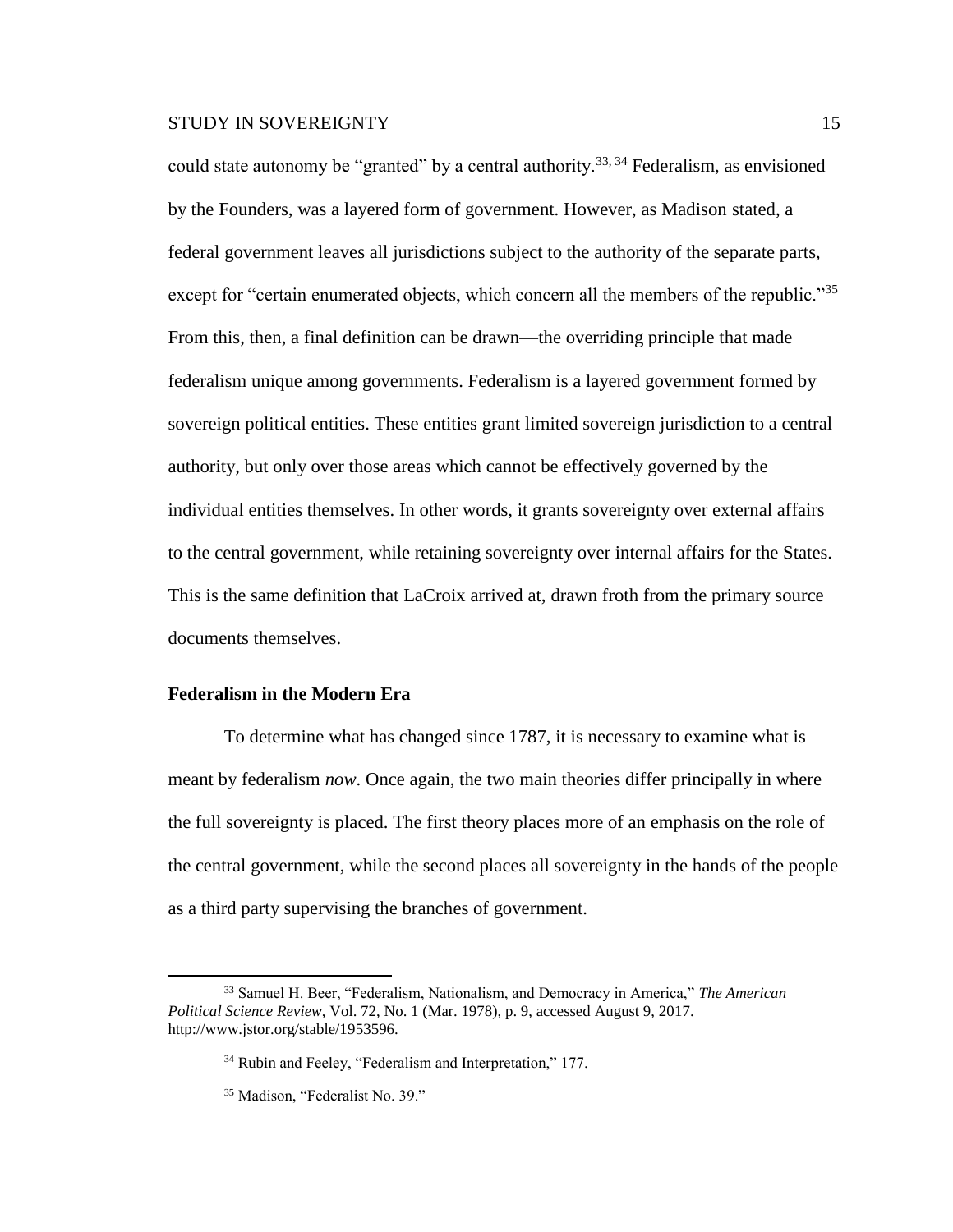The first theory was elaborated upon by Edward Rubin and Malcolm Feeley in 2008. Arguing that federalism was derived from a "dual political identity" that exists at both the national and state levels, Rubin and Feeley define federalism as "a mode of organizing a political entity that grants partial autonomy to geographically defined subdivisions of the polity.<sup>356</sup> It is worth noting that this definition, although claiming to be an exhaustive "general theory of federalism," does not claim to be federalism as the Founders used the term. Rather, Rubin and Feeley state, it is federalism "as the term is used in [current] political science and legal scholarship."<sup>37</sup> They do, however, make clear that a federal state "lies somewhere between a fully unitary state…that is governed by a single central government… [and] an alliance that precludes conflict…but leaves all other decisions under the control of the separate entities."<sup>38</sup> This theory is somewhat similar to LaCroix's description of the Founders' federalism, but it does not quite reach the whole way. A federalist state is not a government with layered sovereignty; rather, it is a "single political entity with partially autonomous regions."<sup>39</sup>

While Samuel Beer agreed with their account of "modern federalism," he argued that it was nowhere near the federalism that was implemented in America. He writes:

My fundamental disagreement…is with [their] definition of federalism…What I am thinking of is the concept of federalism which,

<sup>36</sup> Rubin and Feeley, "Federalism and Interpretation," 170.

<sup>37</sup> Ibid.

<sup>38</sup> Ibid.

<sup>39</sup> Ibid.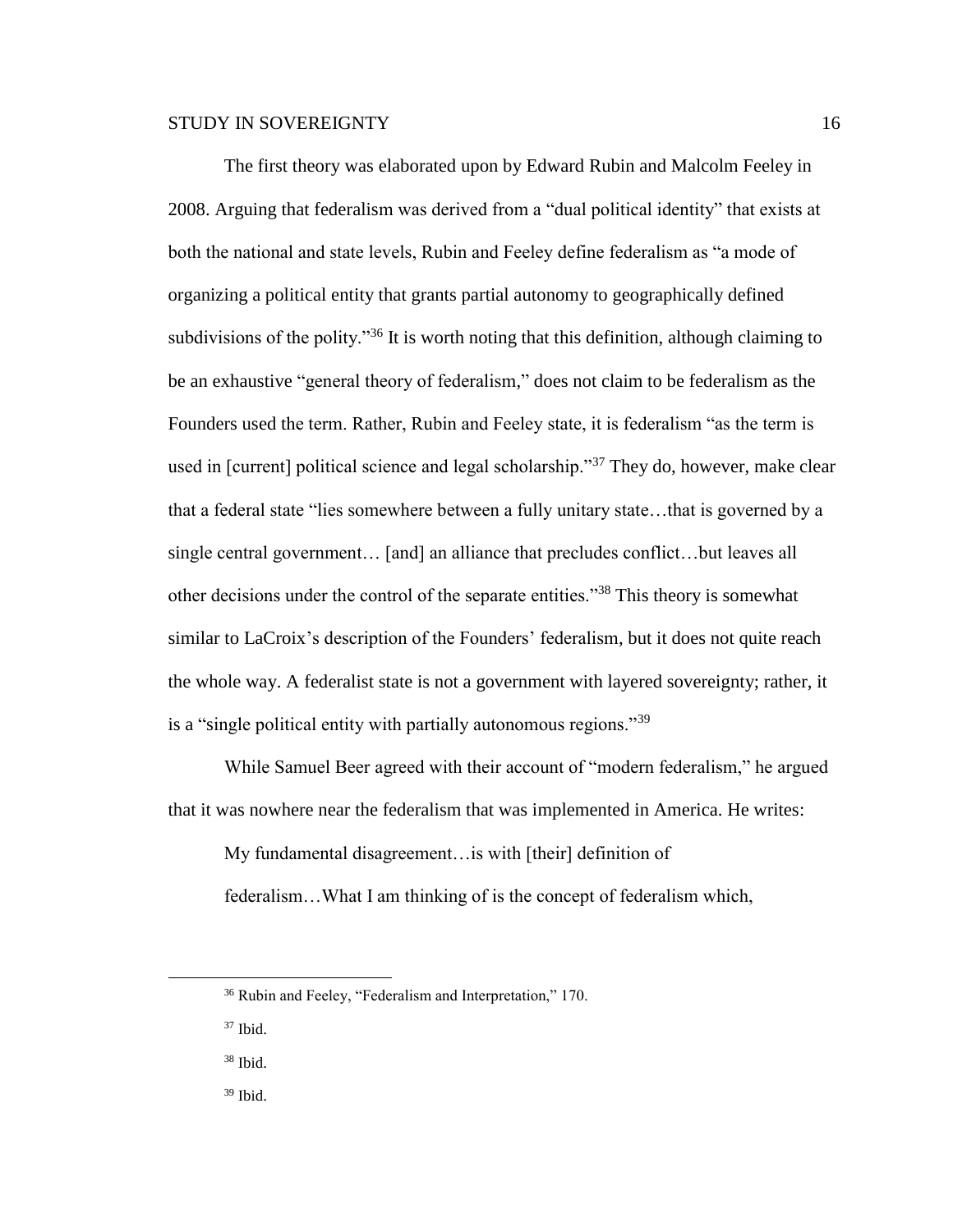although not without serious competitors, dominated the foundation and development of the USA…I lay out the national theory of federalism…that both the levels of government, federal and state, owe their authority to and were created by the ultimate sovereign power, the People of the United States.<sup>40</sup>

Beer contends that federalism arose as a national movement, and that the People gave rise to the states and the national government simultaneously. In support of this, he quotes Abraham Lincoln, "The Union is older than any of the States, and, in fact, it created them as States."<sup>41</sup> In Samuel Beer's "national" theory of federalism, the Founders never intended for any sort of state autonomy or sovereignty at all. This becomes clear when he claims that Rubin and Feeley's conception of federalism is fundamentally like "the formal rhetoric of the Articles [of confederation]."<sup>42</sup> Calling this the "compact theory" of federalism, he states, "In competition with the national theory, the compact theory was championed by the anti-federalists…Rejecting the preamble, they claimed it should read 'We, the States...' not 'We, the People.'"<sup>43</sup>

The truth is, however, that there is very little that Rubin and Feeley have in common with the Anti-federalists, who rejected entirely the idea of a central government at all. On the contrary, their assertion is that the autonomy of various geographical

 $42$  Ibid.

<sup>40</sup> Beer, "Responses,"195.

<sup>41</sup> Ibid., 196.

<sup>43</sup> Ibid.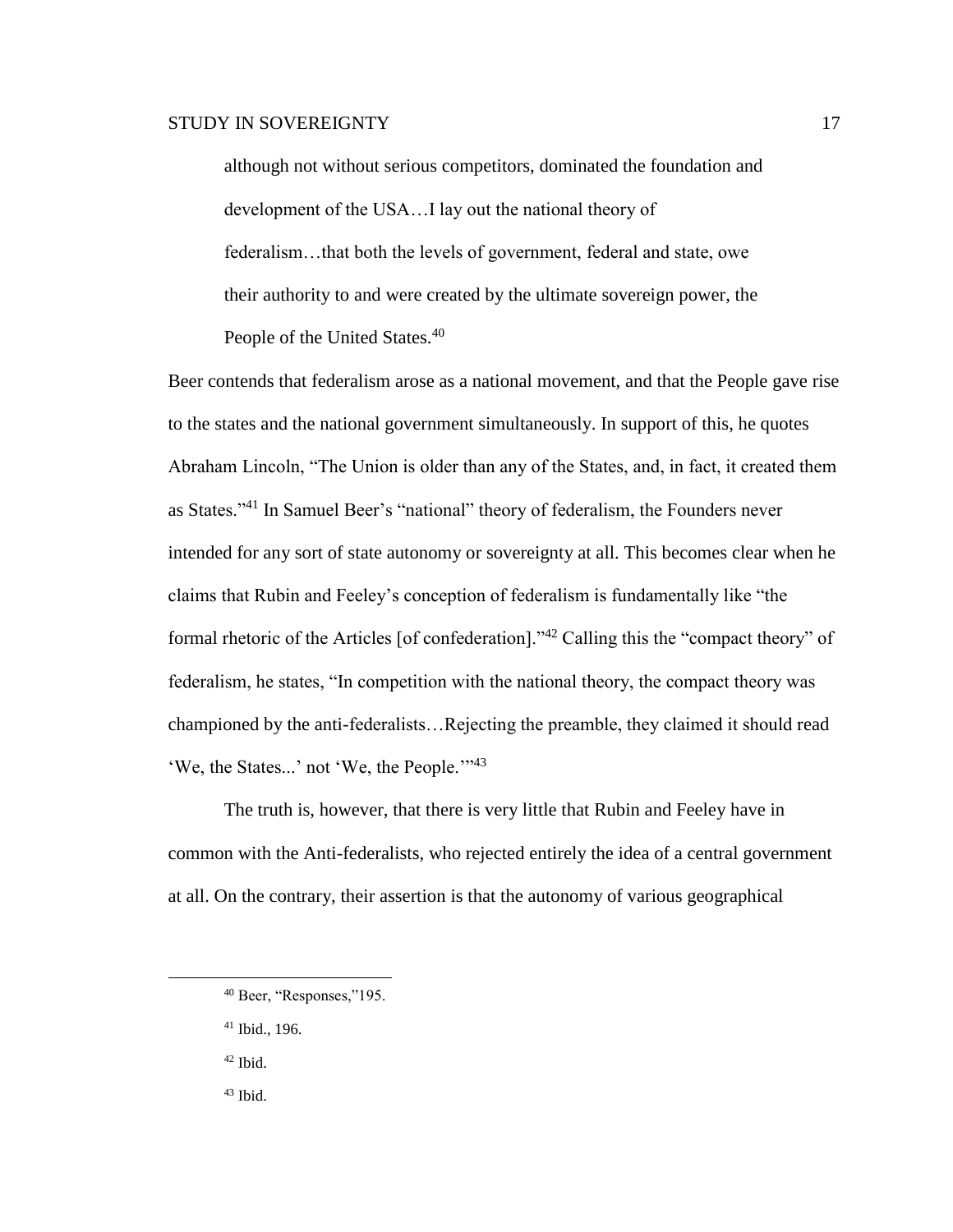subdivision is only partial, and that they are still subordinate to the central government.<sup>44</sup> They also go to great lengths to differentiate federalism from decentralization. The difference, they argue, is not so much the concept of layered government. Rather, it is that "in a federal regime, there are some decisions that the center cannot override, although, depending on specific circumstances, it may be able to influence the decision by threat or by inducement."<sup>45</sup> Beer has no such qualms about combining the two concepts, even going so far as to call federalism constitutional decentralization.<sup>46</sup> In the end, however, regardless of their disagreements, both theories agree on one thing. Autonomy is partial, its limits are defined by the will of a people or sovereign power rather than by an overarching legal principle, and the "subordinate" governments are not granted true independence from the central authority.

#### **Part II: Changes in Federalism**

Just by comparing Rubin, Feeley, and Beer's theories with the paradigm advanced by LaCroix, it is apparent that something has changed in how academia looks at federalism. More importantly, the fact that this appears to be accepted in the mainstream almost without opposition implies that something else is at work as well, influencing a shift in how people think of the nation. By examining both what changed and why it shifted, it should be possible to determine the implications of the shift.

#### **A Change in Political Systems**

<sup>44</sup> Rubin and Feeley, "Federalism and Interpretation," 170.

<sup>45</sup> Ibid., 172.

<sup>46</sup> Beer, *To Make a Nation*, 23.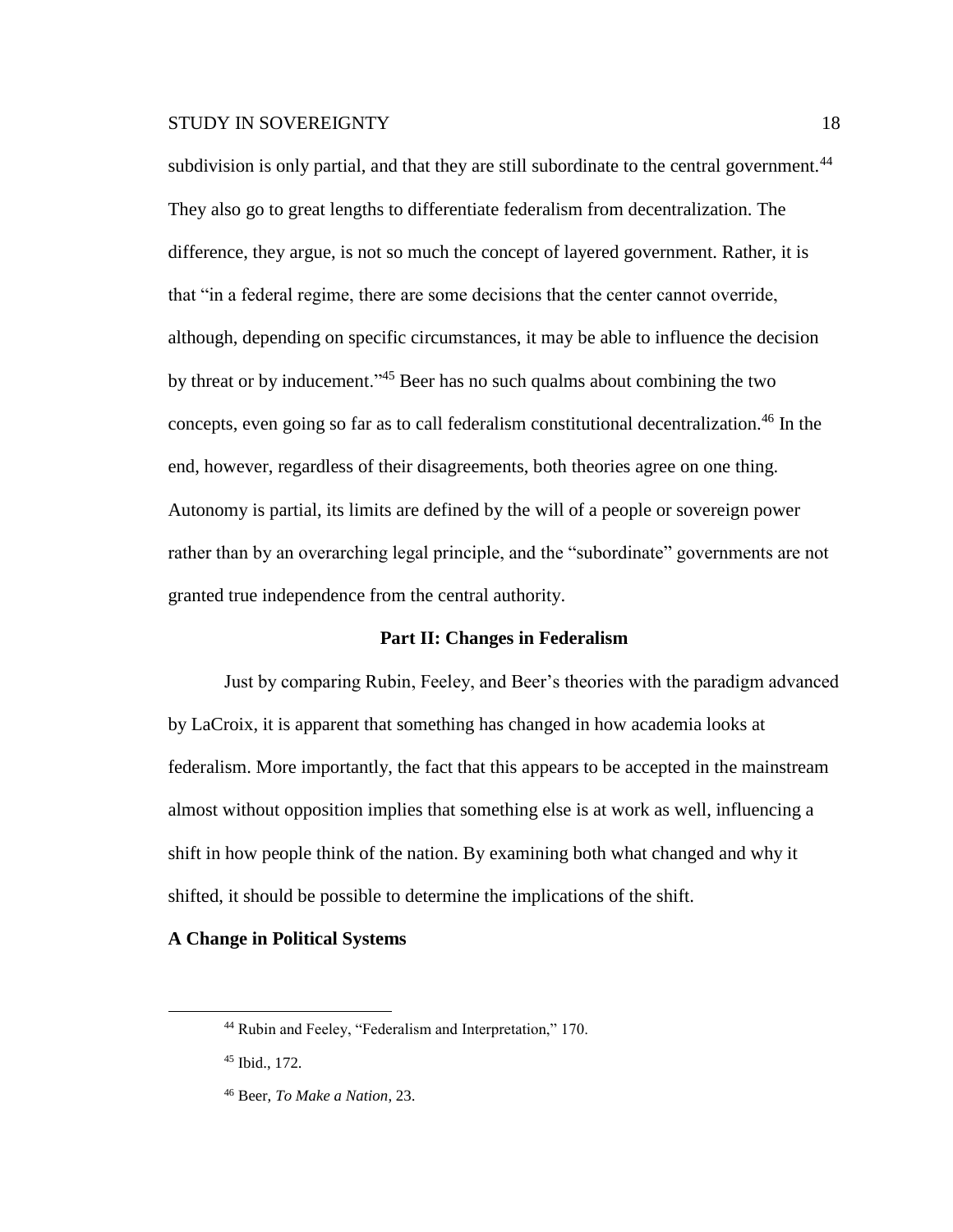Although Rubin, Feeley, and Beer have done a decent job of summarizing modern views of federalism, their descriptions only drive home the fact that today's government is not federal—it is only decentralized. Rubin and Feeley are fairly close to the mark of the early United States as presented by LaCroix. At the same time, however, the most enlightening portion of their discussion is the section contrasting federalism with decentralization. They write that federalism may be highly decentralized, "decentralization does not necessarily lead to federalism."<sup>47</sup> Their rationale is that a decentralized state may, by an act of legislation, become centralized again. This, ironically, roughly equates what Beer's definition of federalism as decentralization that is constitutional instead of statutory. Ultimately, their disagreement with Beer is rooted in the fact that they believe federalism can arise in a collection of states which do not already consider themselves a nation. Beer disagrees, and instead argues that it was a decision by the people as a nation to reconstitute themselves as a federal government with multiple layers of power. The real difference between federalism and decentralization lies in how each system treats sovereignty. Federalism divides sovereignty between the states and the central government. Under decentralization, however, all sovereignty is given to the central government (or, in Beer's case, the nation of people); that government then decides which level should possess which authority. The rebranding of the "central government" to a "national democracy" is a shell game, made obvious when Beer replaces a "statute" with a "constitution." Other than the method of passage, there is but little difference.

<sup>47</sup> Rubin and Feeley, "Federalism and Interpretation," 172.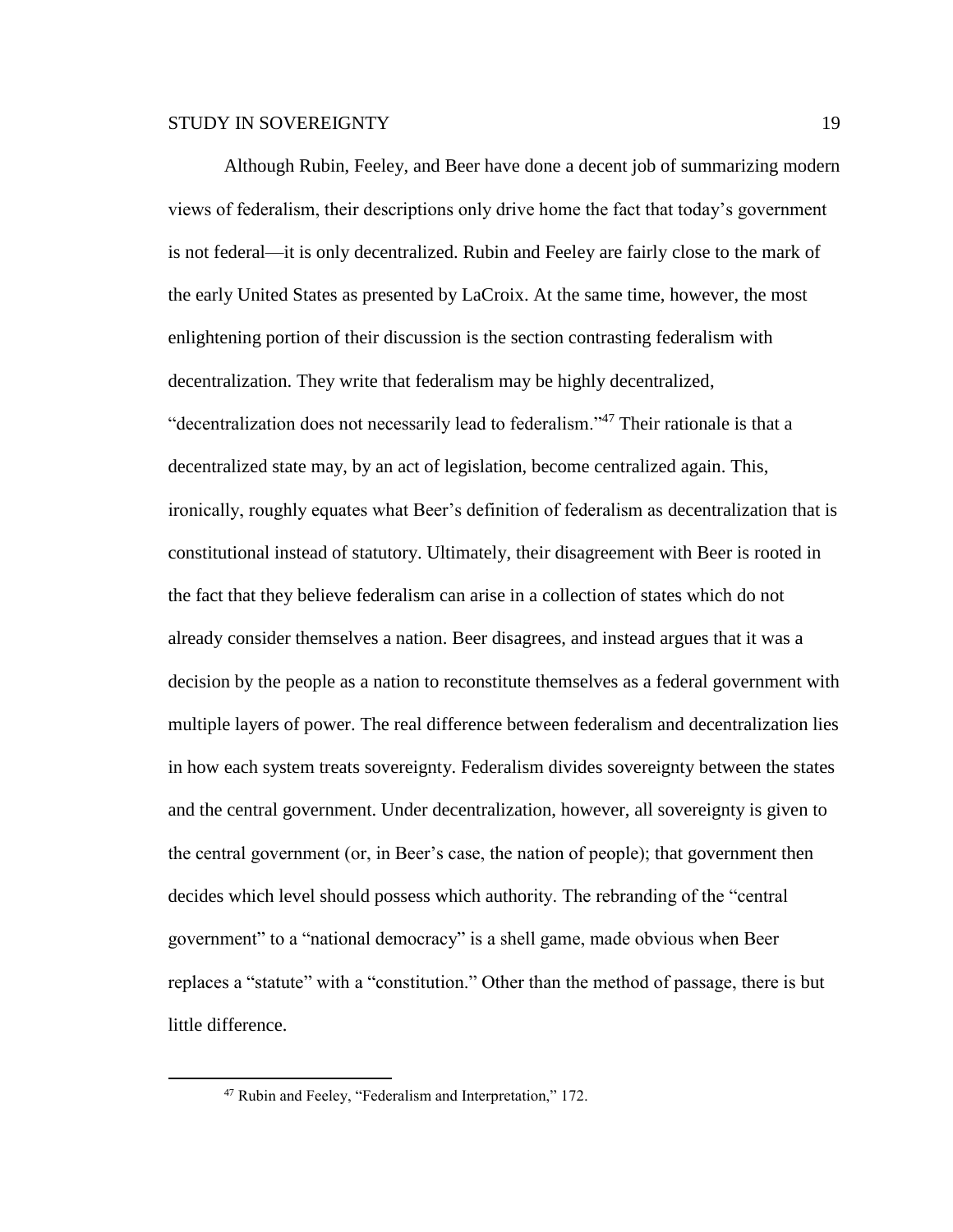$\overline{a}$ 

It is evident based off LaCroix's work, combined with original sources, that there was no "national democracy" in 1787. There was no decision to "reconstitute" the States. If anything, it was *assumed* that the states should and would continue to exist under the new Constitution as they ever had—as governments wielding sovereign powers. When examining Madison's notes on the Convention, there is a rather telling detail. When Hamilton's New York plan was debated and then rejected, there is a distinct lack of elaboration on *why* getting rid of the states was bad. Opponents simply stated that it abolished the states in favor of a British-style monarchy, and left it at that. <sup>48</sup>

Nor was there any dual identity, save perhaps that which was created by the Constitution itself. Of course, perhaps there was some lingering sense of commonality that made the colonists willing to work with each other in some fashion, forged by the common empire they had been a part of and fought together to leave. However, the ultimate problem with the Articles of Confederation was that no State would abide by their obligation—a problem that would have been less prevalent if some sort of national identity had co-existed with the state identity.<sup>49</sup> The federal system was necessary because *cooperation* was necessary, but had not been attained. For that same reason, we know that there was no sense of "national democracy." Perhaps there was such a sense unvoiced among the Anti-Federalists, although that seems unlikely given their opposition to a national government of any stripe. Among the Federalists, there was never such a

<sup>48</sup> James Madison, *Debates in the Federal Convention of 1787 Which Framed the Constitution of the United States of America*, ed. Gaillard Hunt and James Scott (New York: Oxford University Press, 1920), 111-120, 139.

<sup>49</sup> Andrew C. McLaughlin, *The Foundations of American Constitutionalism*, 1932, Reprint (Union, NJ: The Lawbook Exchange, 2002), 151.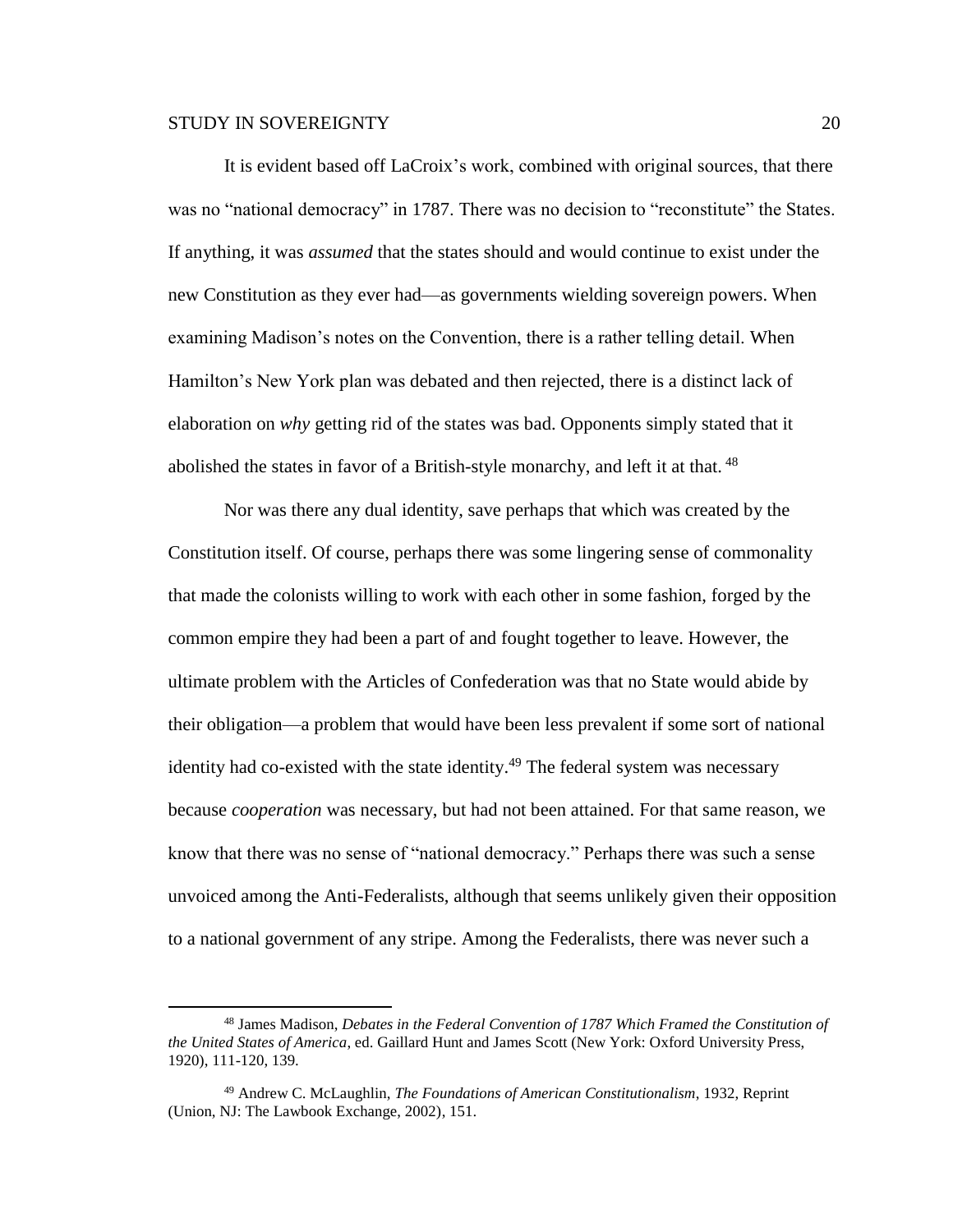murmur. Certainly, the Virginia Plan had originally proposed an incredibly strong central government. However, the document which emerged from the Constitutional Convention, with its distinct undemocratic nature, belies Beer's assertion that it was meant as a statement of nationality. If anything, it concentrated an overly large amount of power in the states—and the necessity for a bicameral legislature to protect small states from large ones, and vice versa, does little to help his case.

The truth is that Samuel Beer does a very excellent job of describing today's American government, and the way that most people believe it works. Unfortunately, the truth is also that said American government is no longer a Federalist government. It is, as Beer states, a "constitutionally decentralized" government.<sup>50</sup> If federalism is ultimately a system of divided sovereignty, then it only exists if there is a system of strictly divided sovereign jurisdictions—jurisdictions that are, by definition, completely *independent* of each other. There is no reliance by the states upon the national government to accomplish their duties. Instead, there is now a constant interlinkage of authorities.<sup>51</sup> It is almost impossible to avoid interacting with both state and federal regulations on any subject issue. Rubin and Feeley also demonstrate the failure of their definition to measure up when they declare that in a federal government, the central branch could attempt to influence the actions of certain autonomous branches.<sup>52</sup> Such a government is not made up of independent sovereign authorities. Thus, while it may be decentralized, it is no

<sup>50</sup> Beer, *To Make a Nation*, 23.

<sup>51</sup> Morton Grodzins, "The Sharing of Functions," in *The Politics of American Federalism*, ed. Daniel Elazar (Lexington, MA, 1969), 11-12.

<sup>52</sup> Rubin and Feeley, "Federalism and Interpretation," 172.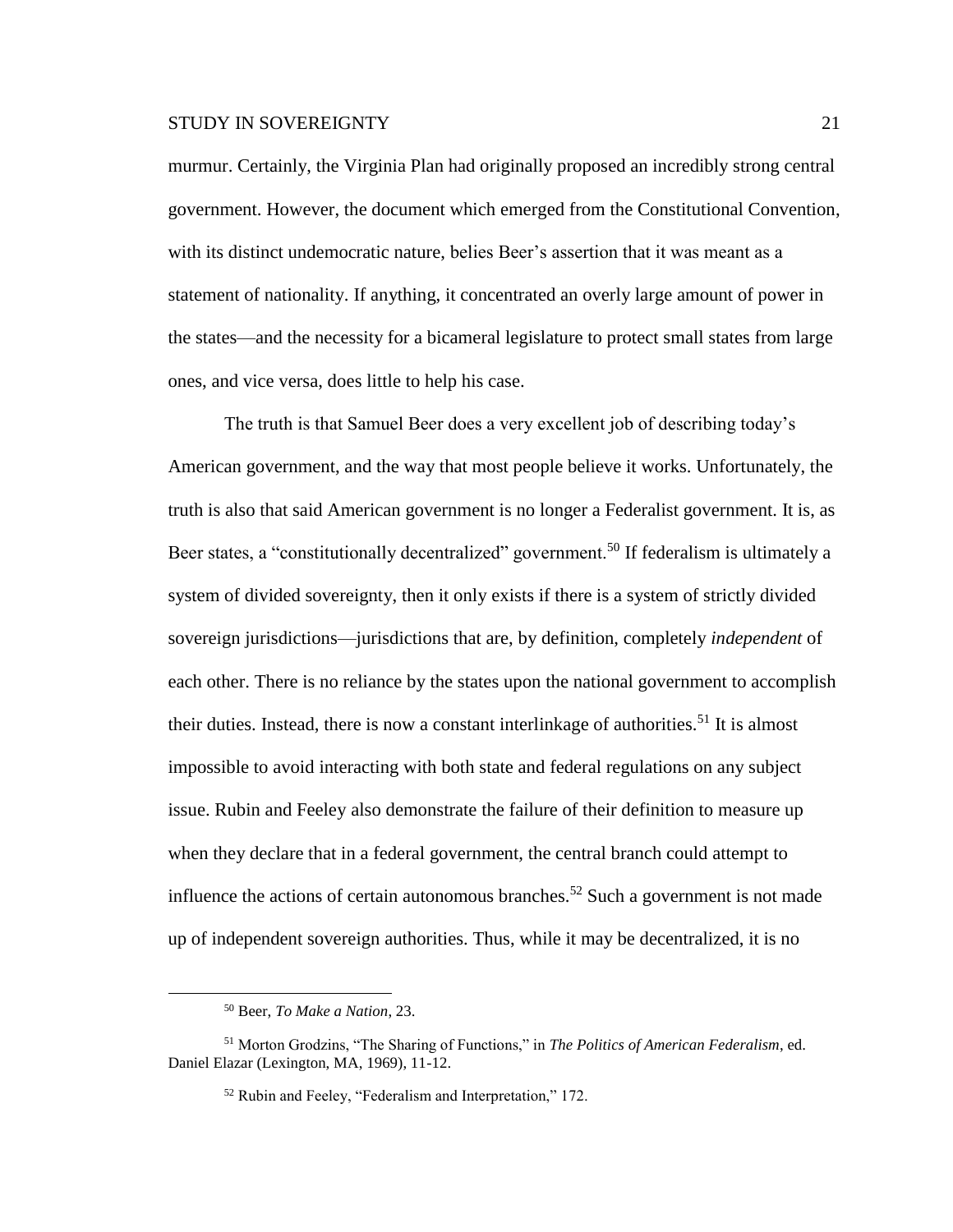longer federal. All sovereignty, either in name or in fact, has been placed in the hands of a national government.

This change has major implications. The changed definition of federalism has caused confusion, both in terms of what the Constitution means now and what it meant then. Additionally, if the definition of federalism was altered in this manner, it would result—and indeed, has resulted—in an increasing blurring of the lines between state and national authority. Where such blurring occurs, it is almost inevitable that the national government, with its vastly superior resources, would end up on the better end of the exchange. A change in the definition does not happen in a vacuum, however; and the cause of change has its own implications to consider. These implications include (but are not limited to) dictating both why a response is necessary, and what form that response ought to take. To discern the answers to those questions, some elaboration on the cause of change is required.

#### **A Change in Political Culture**

Ultimately, all signs point to a change in political culture as the guilty culprit in causing the alteration in federal concepts. The link between culture and federalism was suggested by Rubin and Feely, but they were hardly the first ones to suggest that a progression in cultural identity was influential. By examining the political culture of the colonial period and comparing it to the culture of today, parallels begin to emerge. At the very least there is correlation; the leap from correlation to causation is not a very difficult one to make.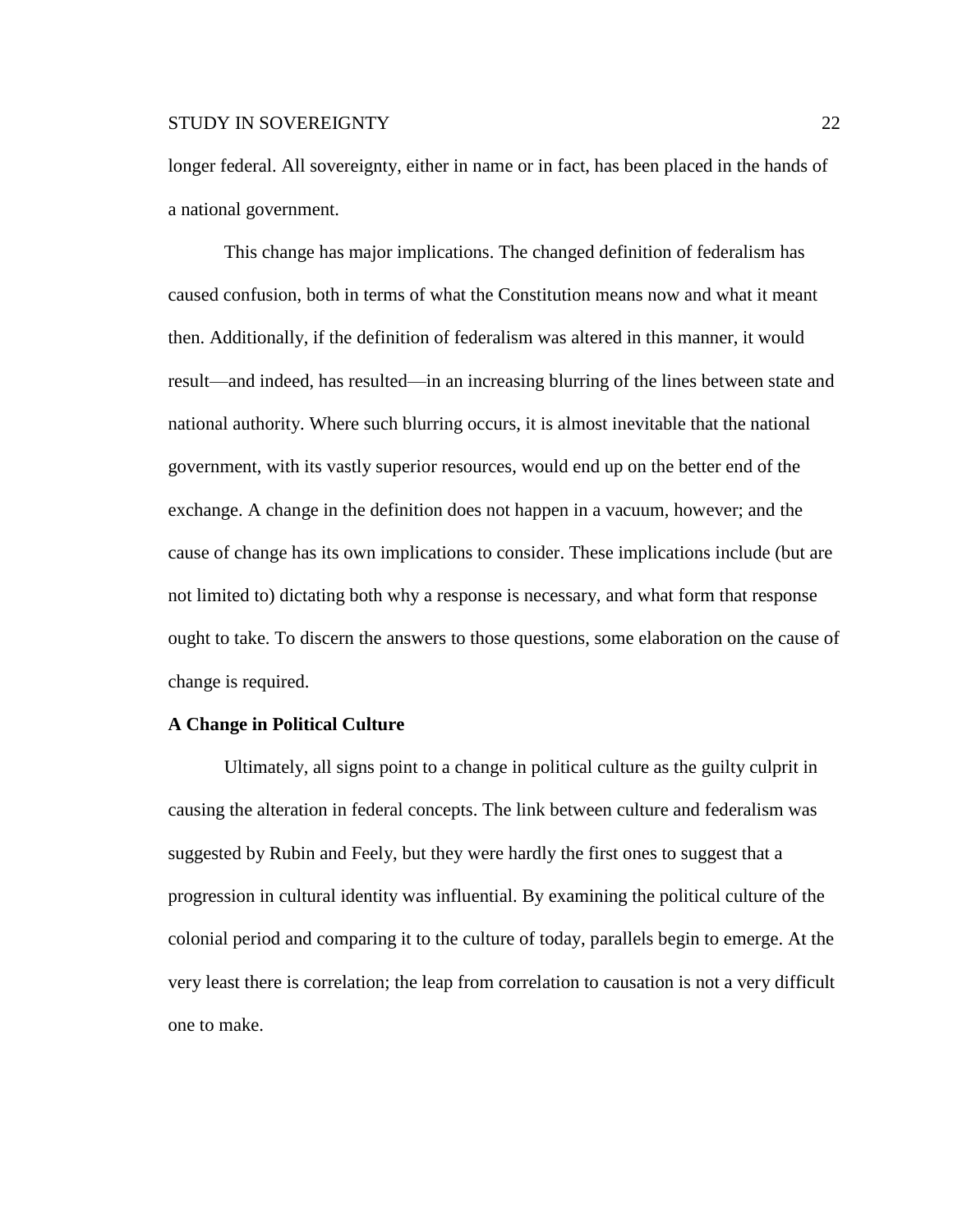**Political identity in 1787.** In the days of the early Constitution, political identities were very much wrapped up in the notion of Statehood. One need only look at the rhetoric of Patrick Henry to see a prime example of the suspicion that existed between the different states. Of course, one could allege that the famous Virginian statesman was an outlier; however, the strife between large and small states at the Constitutional Convention is also very suggestive. If there was actually interest in a nation, then why was New York hesitant to give small states equal representation? And why were small states afraid that larger states would use a populous House of Representatives to outvote New Jersey interests?<sup>53</sup> Political identities were also evident in the attitude of various statesmen towards the concept of state sovereignty. That the existence of the individual states within the union was a good thing was hardly ever called into question. In fact, even though the Federalists did believe that vesting force in the hands of the central government was necessary, it was taken for granted by many that the central government should be one of limited jurisdiction.<sup>54</sup>

This had a direct bearing on the adoption of federalism. Essentially, a collection of nation-states agreed to become a nation of states, and divided sovereignty strictly according to internal and external powers. This was, in many ways, necessitated by the fact that people identified as members of their state first, and as members of the nation only second. If government action was morally necessary, there was a sense in most places that such action ought to take place at the state level.

<sup>53</sup> McClellan, *Liberty*, 164.

<sup>54</sup> Madison, "Federalist No. 39."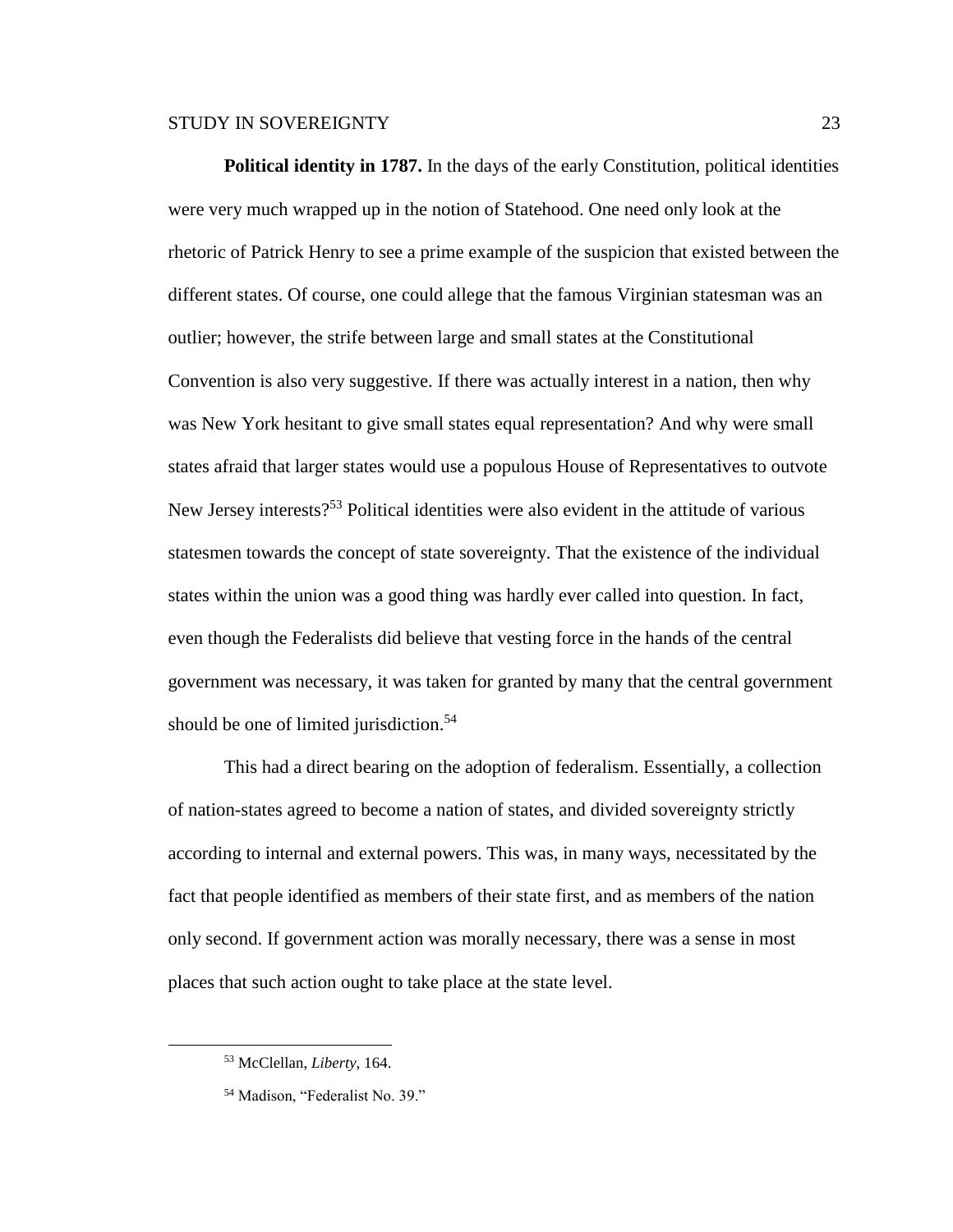$\overline{a}$ 

**Political identity in the mid-1800s.** By the time of the Civil War, this attitude was beginning to shift. Daniel Webster and Abraham Lincoln, for instance, saw the Union as a nation, rather than a federal system. Lincoln was technically correct when he stated that the Union created the States—provided that he was referring to their official status "States" rather than "Territories" or "governments." However, under the Northwest Ordinance, a functioning constitution drafted by the citizens of that state was a prerequisite for statehood.<sup>55</sup> The Congress did not prescribe the powers of each state—the state prescribed its powers for itself. This, too, speaks to the way that people identified by state.

Of course, one challenge to the aforementioned view of Lincoln (i.e., the belief that he was very much a nationalist) was his beliefs on the issue of slavery. Even though Lincoln did believe (and articulated quite frequently during his debates with Stephen Douglas) that a moral imperative existed against slavery, he did not believe that the national government had the authority to invoke that imperative. On September 17, 1859, Lincoln told his audience that "I think Slavery is wrong, morally, and politically. I desire that it should be no further spread in these United States, and I should not object if it should gradually terminate in the whole Union…[but] I say that we must not interfere with the institution of slavery in the states where it exists, because the constitution forbids it."<sup>56</sup> The Emancipation Proclamation did not contradict that belief—it was a wartime

<sup>&</sup>lt;sup>55</sup> "An Ordinance for the Government of the Territory of the United States North-West of the River Ohio," in *Documents Illustrative of the Formation of the Union of American States*, ed. Charles Tansill (Washington, D.C.: Government Printing Office, 1927), 54.

<sup>56</sup> Abraham Lincoln, *The Collected Works of Abraham Lincoln*, ed. Roy P. Basler, vol. 3, 1809- 1865 (New Brunswick, NJ: Rutgers University Press, 1953), 440, 460.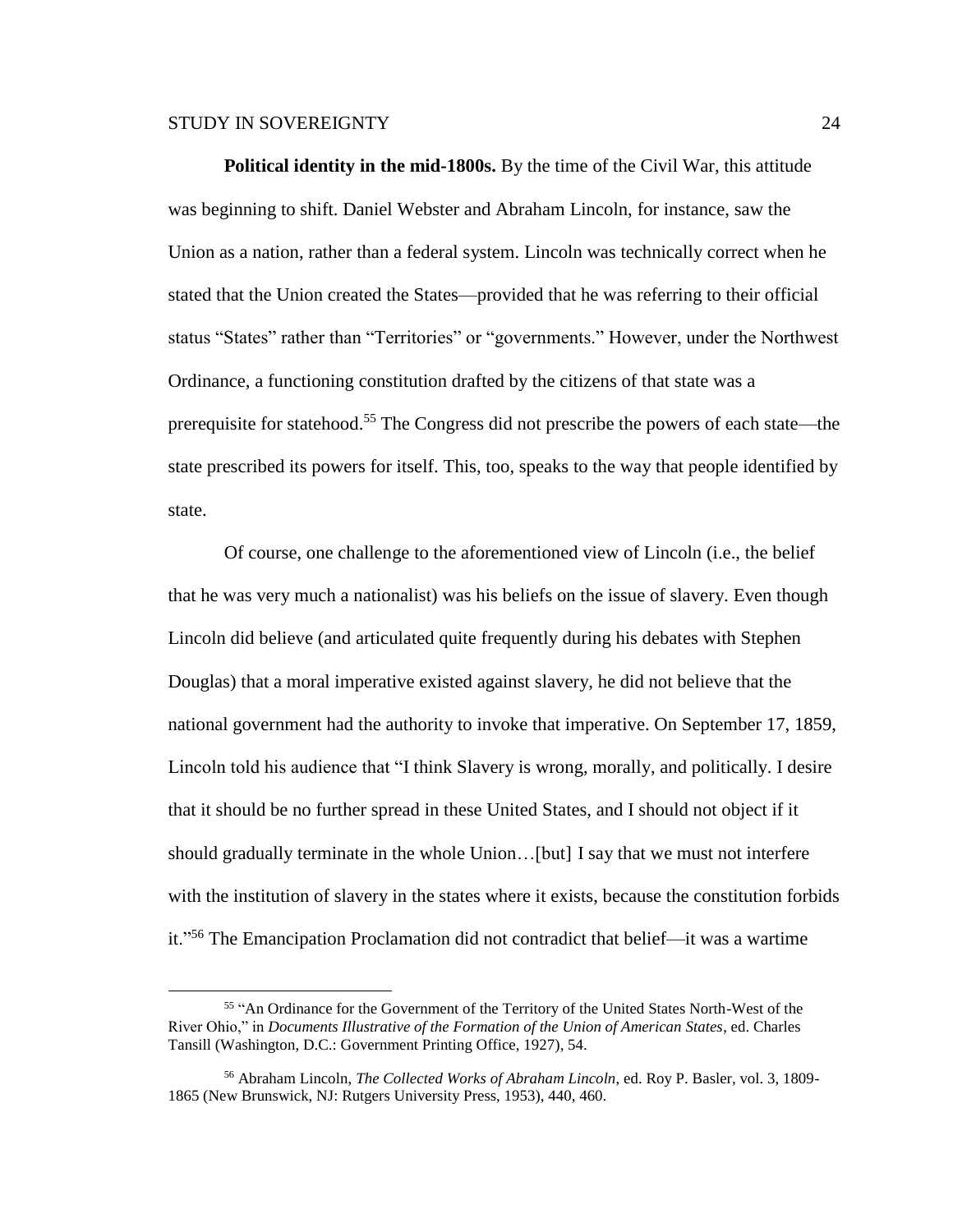proclamation which only affected rebellious states, and thus technically was an exertion of external authority. Even when the  $13<sup>th</sup>$  Amendment was passed and ratified, it was ratified *by States* and applied *by States*. There was action on a national scale; however, that action was applied in and through the States.

**Political identity in the early 1900s.** American political identity had most definitely completed its change by the early 1900s, with the arrival of the Progressive Reform movement. Perhaps the greatest example of the change in political identity was the success of the Prohibition movement, which abolished alcohol—an exertion over purely internal matters—on a national scale *on moral grounds*. The use of moral arguments is key, as a moral argument for government action is grounded on identifying with that government. A moral argument for action by the national government only succeeds if a person believes that national government is morally obligated to act. The national government is only morally obligated to act on an *internal* matter if, for some reason, a person has ceased to think in terms of *internal* and *external* authority. Under such conditions, everything is now internal because everything is now one nation by *identity*, and no longer just by law.

**Cultural changes impacting political identity.** One last portion of the inquiry remains, and that is to ask what the cause of the cultural change was. There are several possible answers, and yet only a handful are convincing. In the end, the change is most likely due to technological advancements such as the railroad, the telegraph, and the telephone—advancements which drove Americans to see themselves as part of a larger world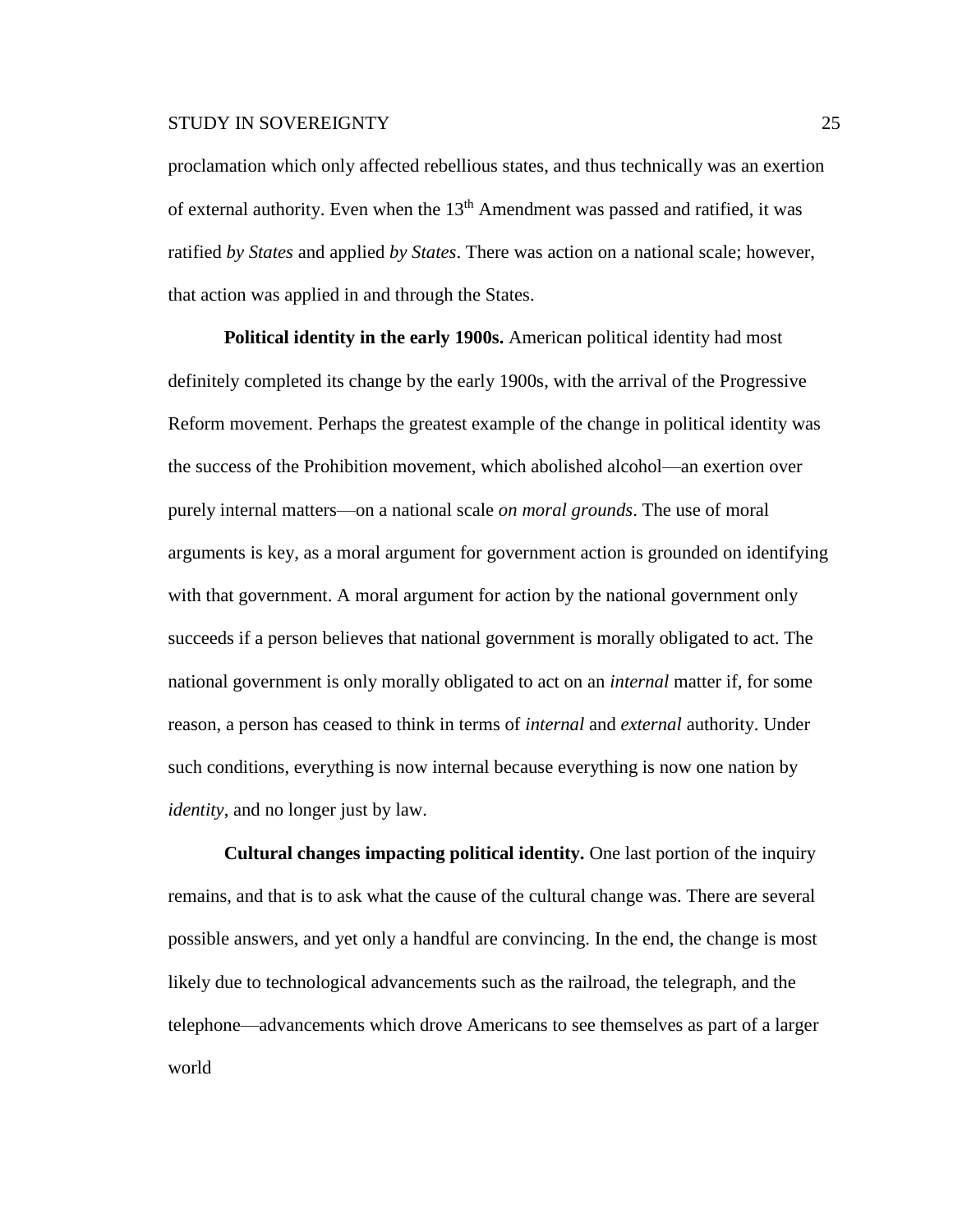There is, perhaps, some possibility that the Civil War was responsible for the shift in cultural identity. After all, was not the entire war about "preserving the Union"? However, a war cannot *cause* a shift in cultural thinking; it can at best perhaps accelerate an already existing idea. The fact that people were willing to fight in the Civil War indicates that the change may have *started* by then, but the War itself could not have been the cause of it.

It might also be argued that the massive immigration waves of the late 1800s were to blame. There are two diverging but similar arguments that bear some potential here. The first theory would claim that the immigrants themselves brought with them a different view of the United States. After all, the "Land of Promise" for immigrants was not "New York." It was "America." They came to the nation of America, and that was how they identified politically. There are two issues with this theory. The first issue is that while most immigrants may have come to *America*, that in and of itself may not be the decisive factor in their political identity. The second (and even more substantial) issue is that the Progressive Reform movement was decisively anti-immigrant, and therefore it seems unlikely that its followers would have been influenced by immigrant cultural and/or political identities. The second theory also argues that the waves of immigrants spurred the formation of a national identity, but reasons that (ironically) are precisely the opposite of the first theory. Essentially, by causing an anti-immigrant reaction by the Populist movement, it is distinctly possible that the immigration wave caused a wave of American nationalism as a reactionary force. This possibility seems to have some merit at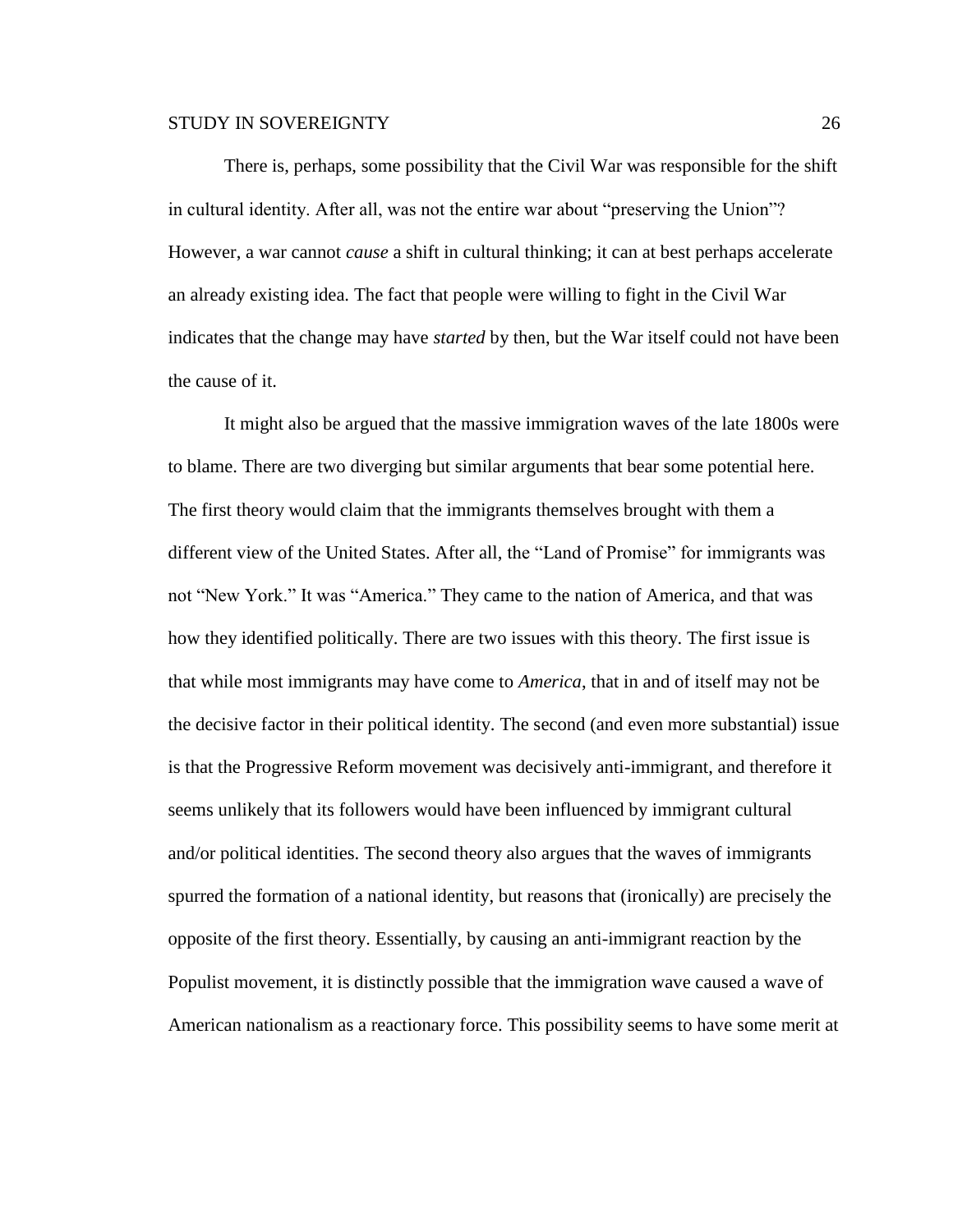least, as the Progressive Reform movement certainly reacted to immigration.<sup>57</sup> A wave of "foreigners" may very well have helped consolidate many current residents into embracing an identity as "current Americans" by encouraging an "us-versus-them" mentality.

The third cultural phenomenon responsible for the shift was the "shrinking" of the world. One historian wrote in 1932, "[American] nationalism is the product of the railroad, the telegraph, the telephone, and all other instruments by which men are…merged into a common mass."<sup>58</sup> Additionally, this process began slightly before the Civil War, and was in full swing during the post-war period; thus, the time necessary for the change in mindset to accrue would certainly be sufficient to explain such a drastic shift from a state-centered identity to a national identity. The immigration wave may have proved a final straw prompting the Progressive Reform movement to be bold in proclaiming a national identity; however, Americans had discovered they were part of a larger world prior to that. Theodore Roosevelt's "White Fleet" and his role as a peacebroker between Russia and Japan were simply examples of America beginning to move about on the world stage. As Americans began looking beyond their neighborhood fences to see the world around them, they would begin to find more common ground with their fellow Americans—and, as a result, they started embracing an "American" identity. This

<sup>57</sup> "Progressivism," in *Encyclopedia of U.S. Political History*, ed. Andrew W. Robertson (Washington, DC: CQ Press, 2010), 1500-1505, accessed February 7, 2018, doi: 10.4135/9781608712380.n413.

<sup>58</sup> McLaughlin, 146.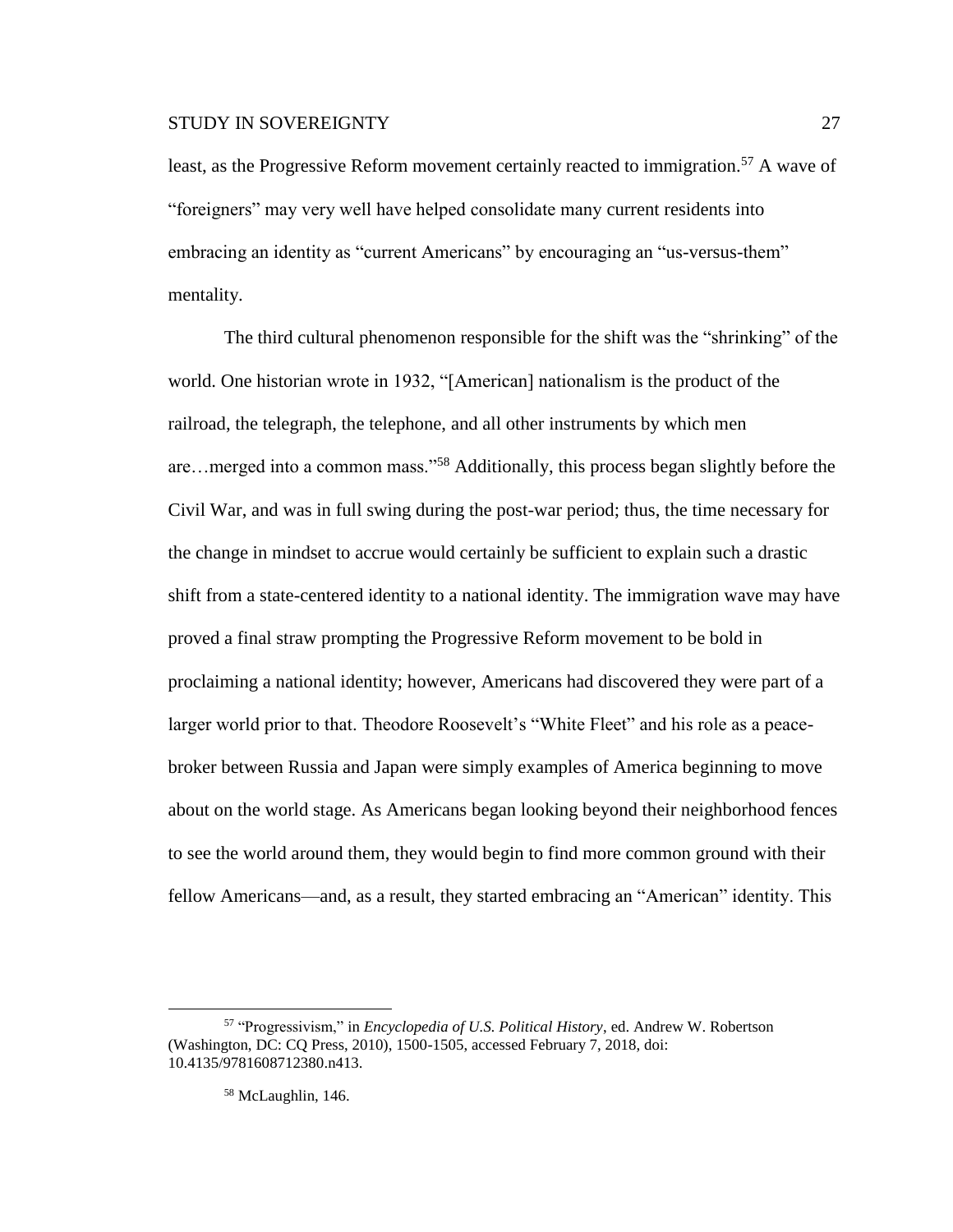identity would both encourage and be encouraged by an "us-versus-them" reaction to the immigration waves of the 1890s and beyond.

There is a definite correlation between the shift in culture, the shift of political identity, and the shift in the meaning of federalism. Even as the progressive reform movement began arguing for moral reform, the lines between state and national jurisdictions began to blur. The  $14<sup>th</sup>$  Amendment, which expanded the potential for national interference in areas of previously independent state sovereignty, is one indication of changing attitudes. The Federal Reserve Act of 1913, which allowed to government to begin regulating banking activities that did not involve interstate commerce, is yet another. The argument for causation is also furthered by the fact that if government's power comes from consent of the governed, then a change from state to national political identities on a large scale would ultimately change the way that people expect their government to function. In the same way that people of 1787 expected their government to maintain state sovereignty, people of 1913 expected the national government to step in.

#### **Part III: The Implications for Modern Conservatism**

How ought conservatism to react to these changes? The movement cannot simply sit by idly and do what it has always done. Organizations look back with nostalgia at the 1780s and the separation of powers that went along with it. Can that separation be regained apart from the cultural divisions between states? Should it be?

These questions, when answered, will help determine how conservatism ought to respond—and the truth is, respond it must! The movement cannot afford to ignore this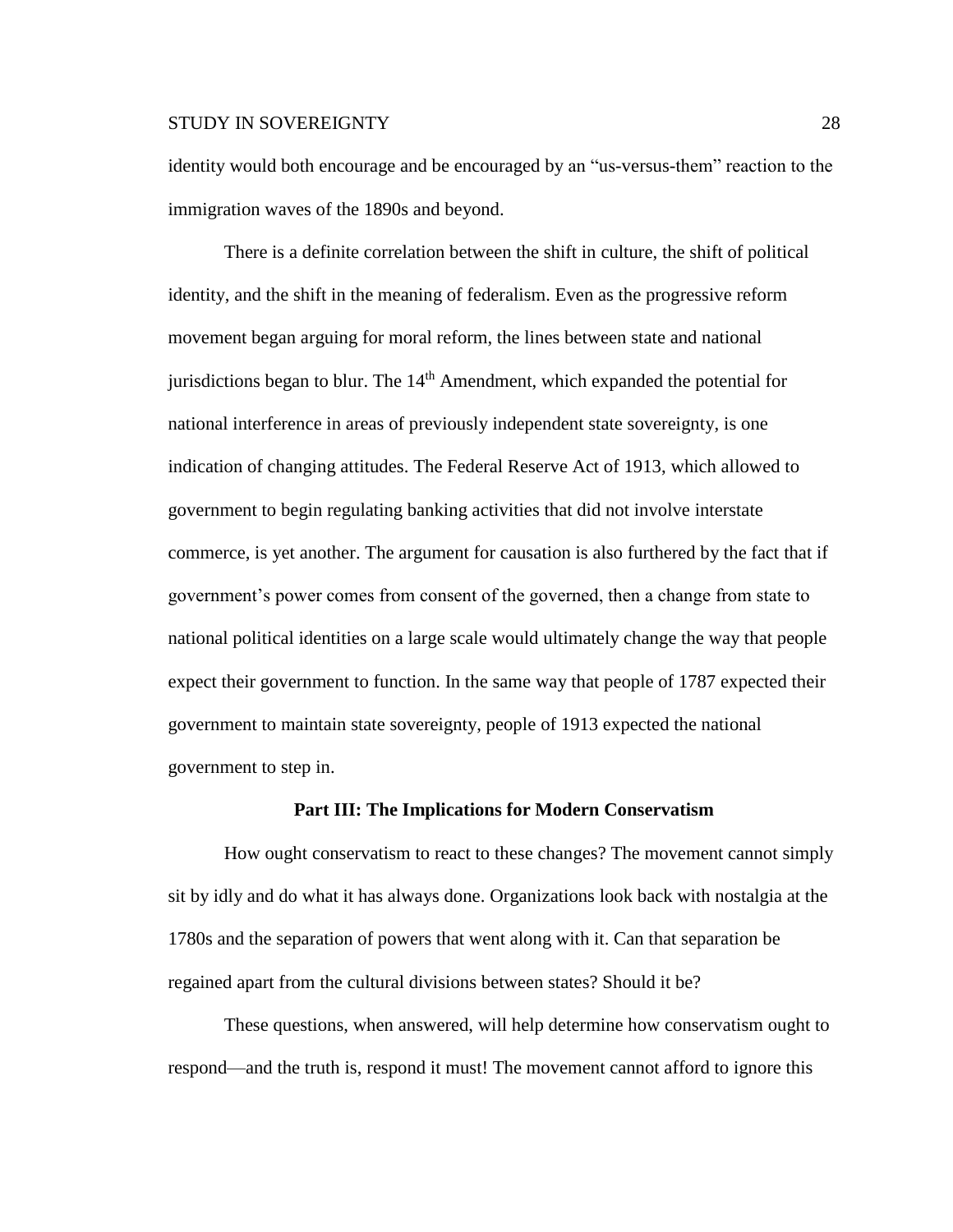change as if it was of no consequence, for it has had an impact upon conservative political thought at its core. When the strictest of constitutional constructionists call for an overstepping of constitutional authority as Senators Cruz and Paul did on January 29, 2018, there can be little question that the political identities of conservatives have changed along with the rest of the country. A person's political identity matters because it impacts core assumptions regarding the moral obligations of government. Ordinarily, if a government has a moral obligation to act, there is little question of whether it should act.

However, a unique dilemma exists in a federal system. At what level does that obligation to act exist? When considering this question explicitly in a forum, a thoughtful conservative may *perhaps* be able to remember that all powers not delegated to the national government exist at the state level. Unfortunately, most of the time when it matters the most this question will never be explicitly discussed. Instead, it exists only as a presupposition; worse, where such a presupposition exists, the answer is not provided by intellect or logic. Instead, it is provided by that sense of political identity which in 1787 caused the Founders to assume that the existence of the states was a non-negotiable. This has resulted in a tendency to seek national solutions to problems, even within the conservative movement. Attempts to pass a national "marriage amendment" is one such example; the recent "Pain-Capable Unborn Child Act" is another. Conservatives everywhere were outraged that the Senate refused to protect the lives of the unborn from murder. However, under the Constitution, murder is *not* a national offense. It is a purely internal matter. Of course, overturning *Roe v. Wade* is something that must be done. However, the solution is not, and never could be, national legislation which *prohibits*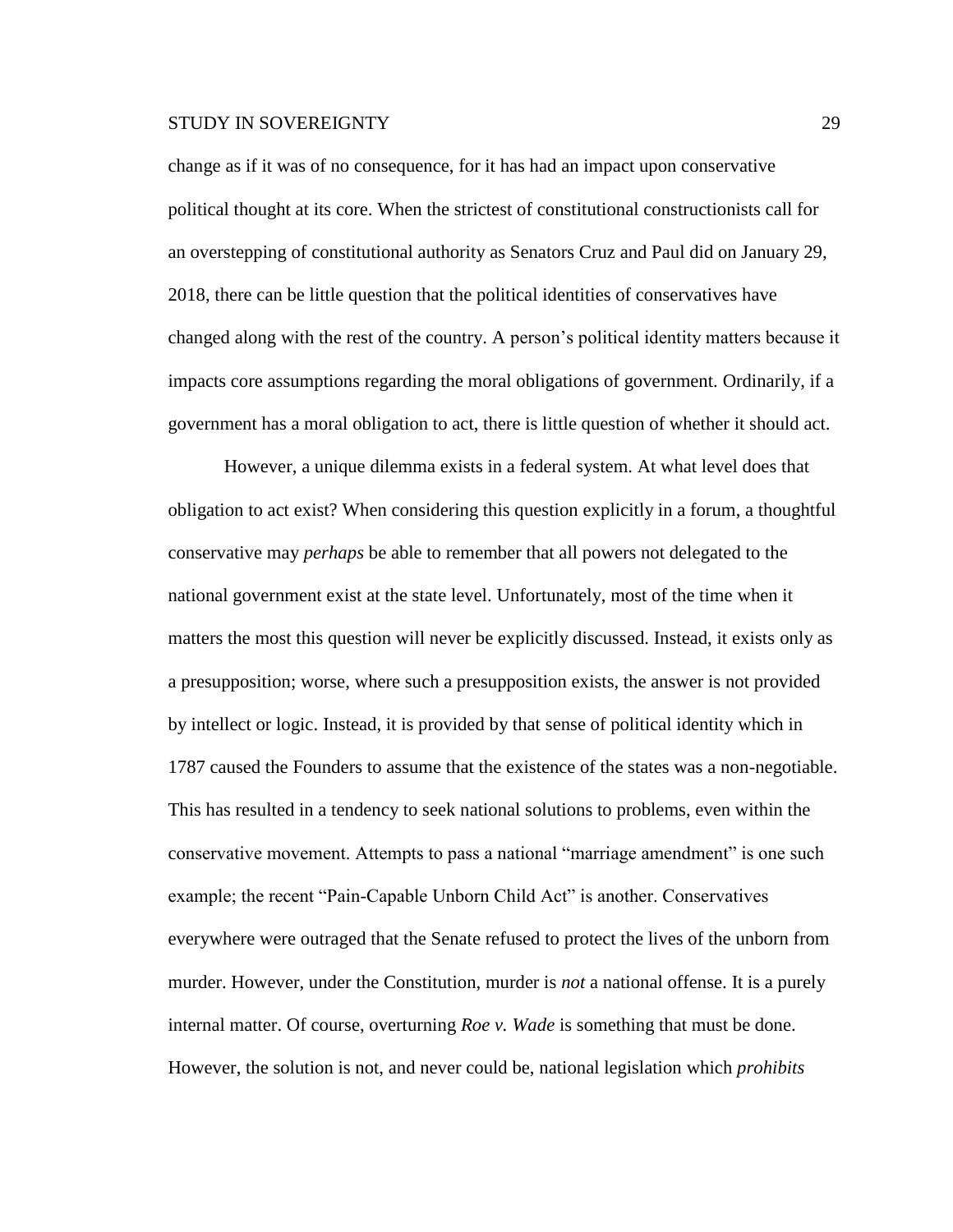abortion—only legislation which repeals that flawed Court decision and allows the *states* to prohibit it. This is merely one example of how a national political identity has altered the conservative movement—and why the conservative movement must do *something* to address it. We have lost the concept of divided *sovereignty*; we have blindly replaced it with a decentralized nation and called it federalism. Some response is desperately required.

There are, in the end, three general categories into which a response to this changed identity could take. Conservatism can either attempt to reverse the national political identity, adapt to accommodate it while still remaining true to federalist principles, or embrace it.

There is no question that embracing the change would mean, at the very least, embracing Samuel Beer's theory of national federalism. The conservative movement is dangerously close to his already. Although Beer himself might be considered a liberal, his explanation of federalism as constitutional decentralization (with the national people as the ultimate sovereign power) is nevertheless incredibly prevalent. This is, in fact, most likely a fair description of federalism as it is perceived today, even among conservatives. Of course, however, it does mean casting aside the idea of sovereignty existing at either the national or the state level. It means that the lines between the state and national levels can be redrawn by the sovereign populace, with no prior legal principles dictating where they ought to be located. This does not seem like a place where conservatism should go.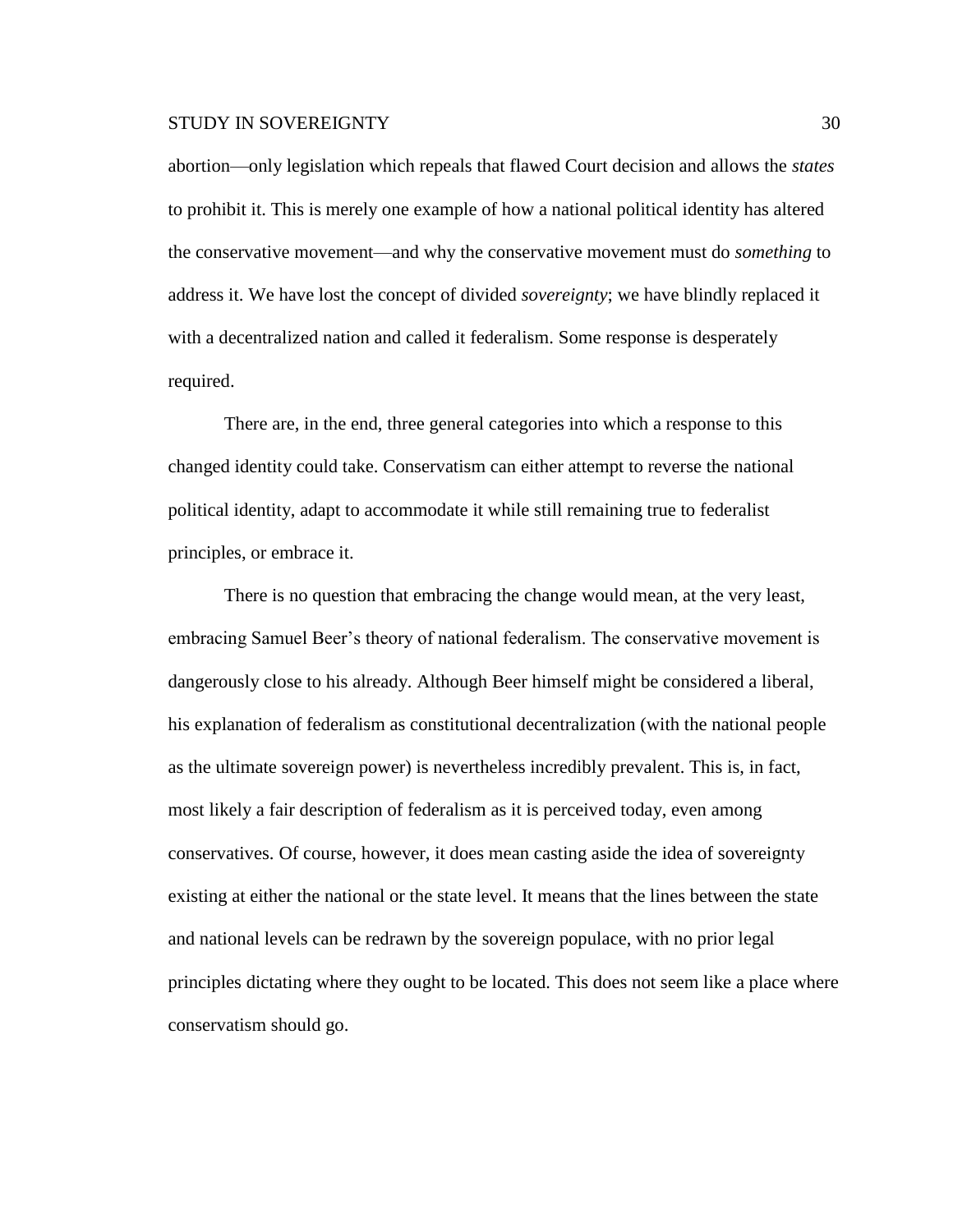Reversing the change in identity seems like an unfeasible solution as well. The development of a national American identity was a natural result of the progression of technology. That being the case, it is incredibly doubtful whether such a cultural phenomenon could be reversed at all. After all, if human nature caused Americans to draw together as a nation, then any attempt to reverse that change would have to fight against the nature of mankind itself—a feat that, if not impossible, would be at least supremely difficult. Even if it were possible, however, to fracture the culture of the United States along geographical boundaries once again, such an outcome would be detrimental at best. It was the irreconcilable differences between State cultures that caused the Civil War in the first place; splintering American culture once again would risk causing a similar result. Additionally, a unified culture has enabled America to act and adapt to international developments in a way that would have been impossible in the absence of a national identity.

The only recourse left is for conservatism to adapt to this new "national" political identity. Of course, this adaptation could take any number of different forms. Perhaps it would entail educating conservatives on the factors affecting their presuppositions. Perhaps, however, it involves something else. Samuel Beer's error, in part, was in resting his constitutional decentralization on nothing but the "sovereign will of the people." The Founders drew a line between "internal" and "external" powers, using principles of legal reasoning rooted in prior law. Perhaps it is time to reevaluate where the line should be drawn.

#### **Conclusion**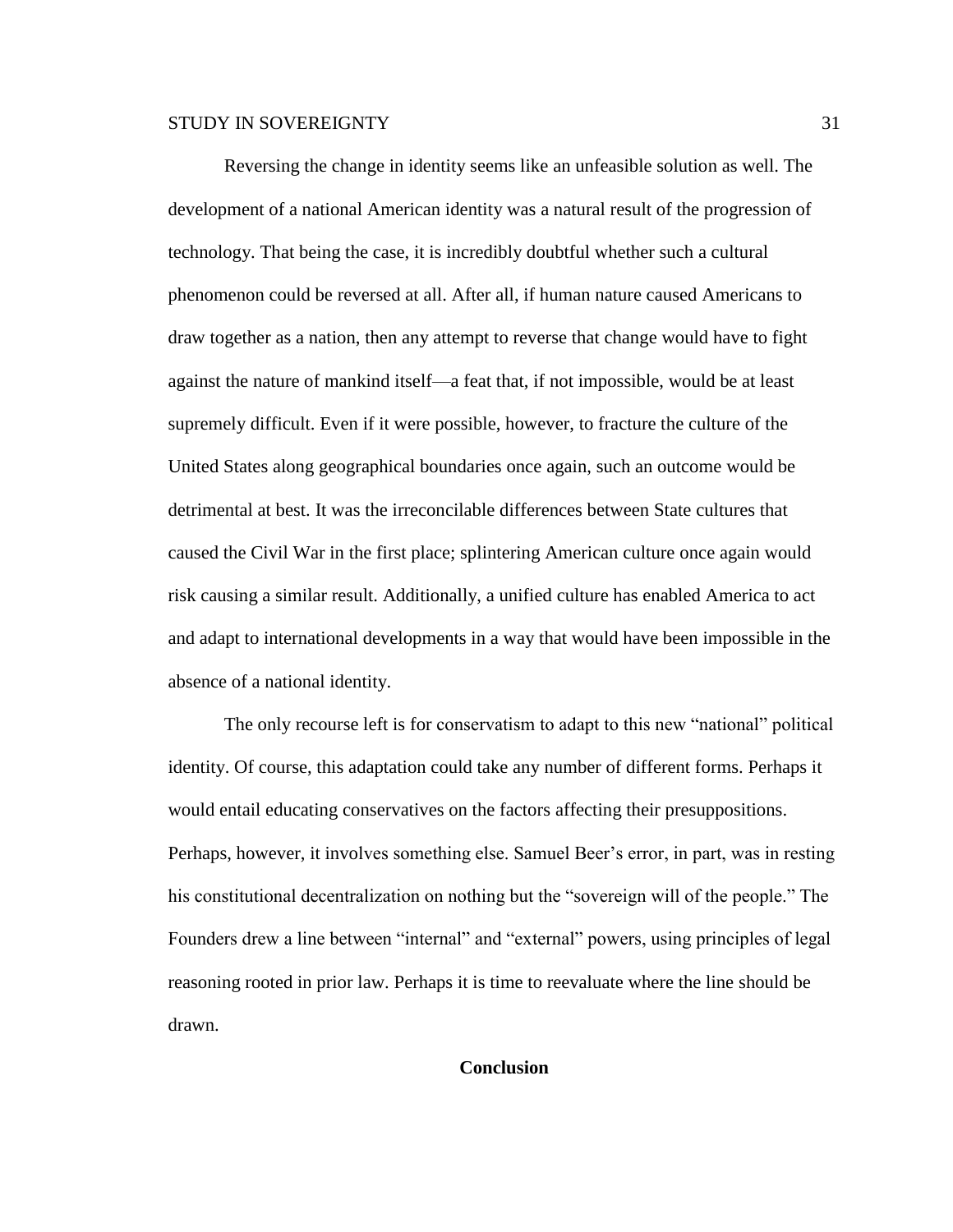American culture has changed. The political identities of Americans have changed along with it. The political system of a nation is inextricably linked with those identities; when they change, the precise mechanics of the system of government are inclined to change with them. However, the underlying principles of that system ought never to change. The conservative movement has not recognized the change in its own political identity. As a result, it has remained blind to the change within itself—a change that has moved conservatism away from the very legal and philosophical battles it attempts to fight. As a result, persisting in its current path will eventually cause conservatism to destroy the very thing it wishes to protect.

That is not to say that conservatism is doomed. Once made aware of the changes, it is now possible for conservatism to react to them. The nature and causes of change suggest that the movement's best hope is not to abandon its principles by wholeheartedly embracing the change. Nor is it to waste precious resources in a likely futile attempt to completely rewind American political identity by over 150 years. Instead, it is time for a conversation to start. Conservatism needs to discover what the underlying legal principles are that dictate where the lines should be drawn between state and national authority. As a matter of law, the Constitution stands supreme. As a matter of philosophy, we ought to know what the Constitution ought to stand. The authors of the Constitution thought they figured out what was needed in a federal government in 1787. It is time for modern conservatives to do the same for our time, or else get swallowed up fighting a war that ended a long time ago.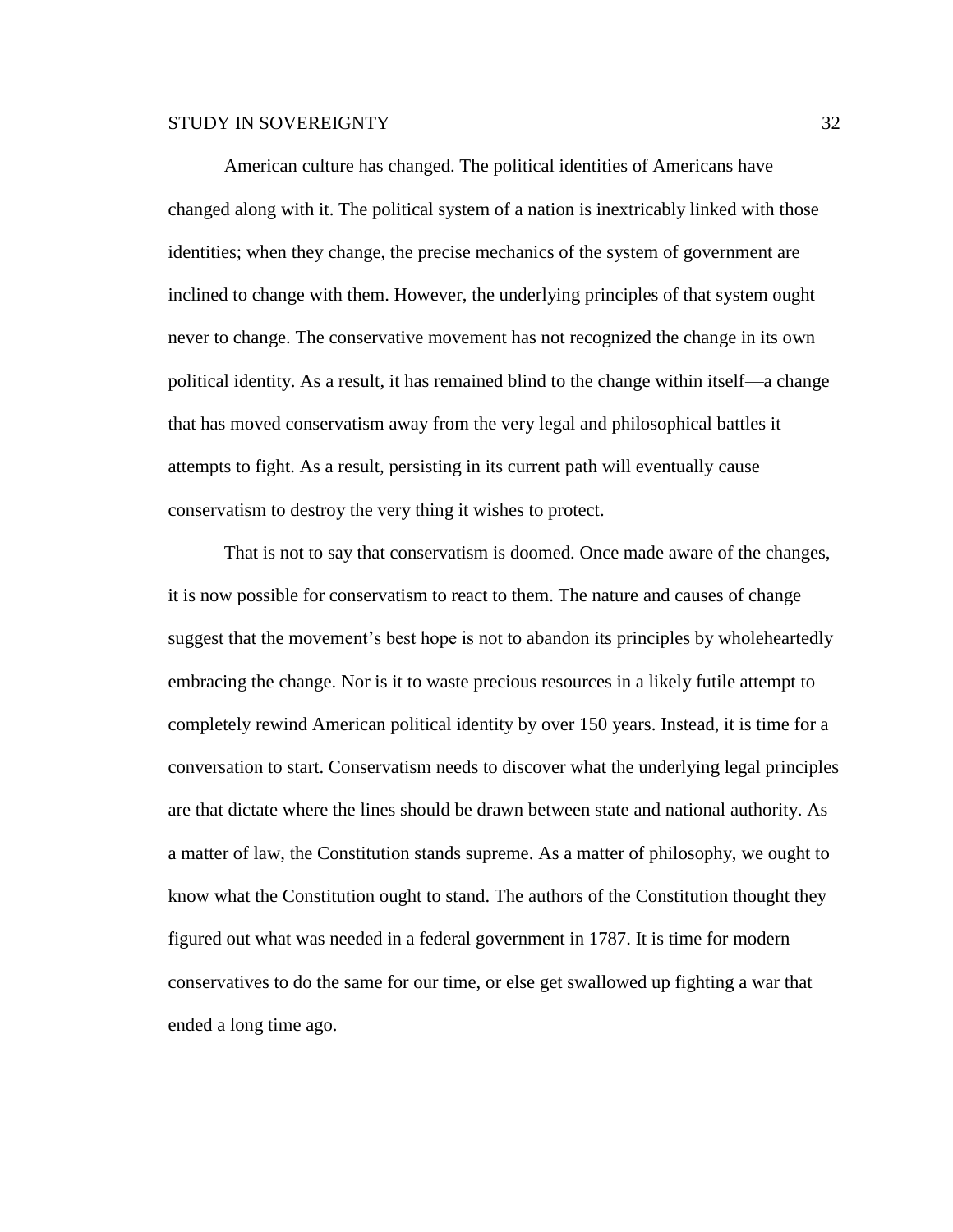## Bibliography

- Bailyn, B. *The debate on the Constitution: Federalist and Antifederalist speeches, articles, and letters during the struggle over ratification*. New York: Library of America, 2009.
- Beer, Samuel H. "Federalism, Nationalism, and Democracy in America." *The American Political Science Review*, Vol. 72, No. 1 (Mar., 1978), pp. 9-21. Accessed August 9, 2017. http://www.jstor.org/stable/1953596.
- Beer, Samuel H. "Responses to Rubin and Feeley." *Publius*, Vol. 38, No. 2 (Spring, 2008): pp. 192-197. Accessed August 9, 2017. http://www.jstor.org/stable/20184966.
- Beer, Samuel H. *To make a nation: the rediscovery of American federalism*. Cambridge, Mass: The Belknap Press of Harvard University Press, 1993.
- Ben-Atar, D. S., & Oberg, B. B. *Federalists Reconsidered*. Charlottesville: University Press of Virginia, 1998.
- Bourne, Lisa. "Priest Calls For Excommunication of 14 Catholic Senators Who Voted Against Late-Term Abortion Ban." LifeSite. February 5, 2018. https://www.lifesitenews.com/news/priest-calls-for-excommunication-of-14 catholic-senators-who-voted-against. Accessed February 6, 2018.
- Bridges, T. *The culture of citizenship: inventing postmodern civic culture*. Albany, NY: State University of New York Press, 1994.
- Brutus. "Antifederalist Paper 17." The Federalist Papers Project. Accessed August 9, 2017. http://thefederalistpapers.org/antifederalist-paper-17.
- Connelly, W. F. *James Madison rules America: the constitutional origins of congressional partisanship*. Lanham, MD: Rowman & Littlefield, 2010.
- Cruz, Ted. "Sen. Cruz Issues Statement on Senate Democrats' Filibuster of the Pain-Capable Unborn Child Protection Act." January 29, 2018. https://www.cruz.senate.gov/?p=press\_release&id=3611. Accessed February 6, 2018.
- DeSanctis, Alexandra. "Senate Fails to Pass 20-Week Abortion Ban." National Review. January 29, 2018. http://www.nationalreview.com/corner/455883/abortion-bansenate-vote-fails-pass-pain-capable-unborn-child-protection-act. Accessed February 6, 2018.

Elazar, D. J. *The Politics of American Federalism*. Lexington: D.C. Heath and Cie, 1969.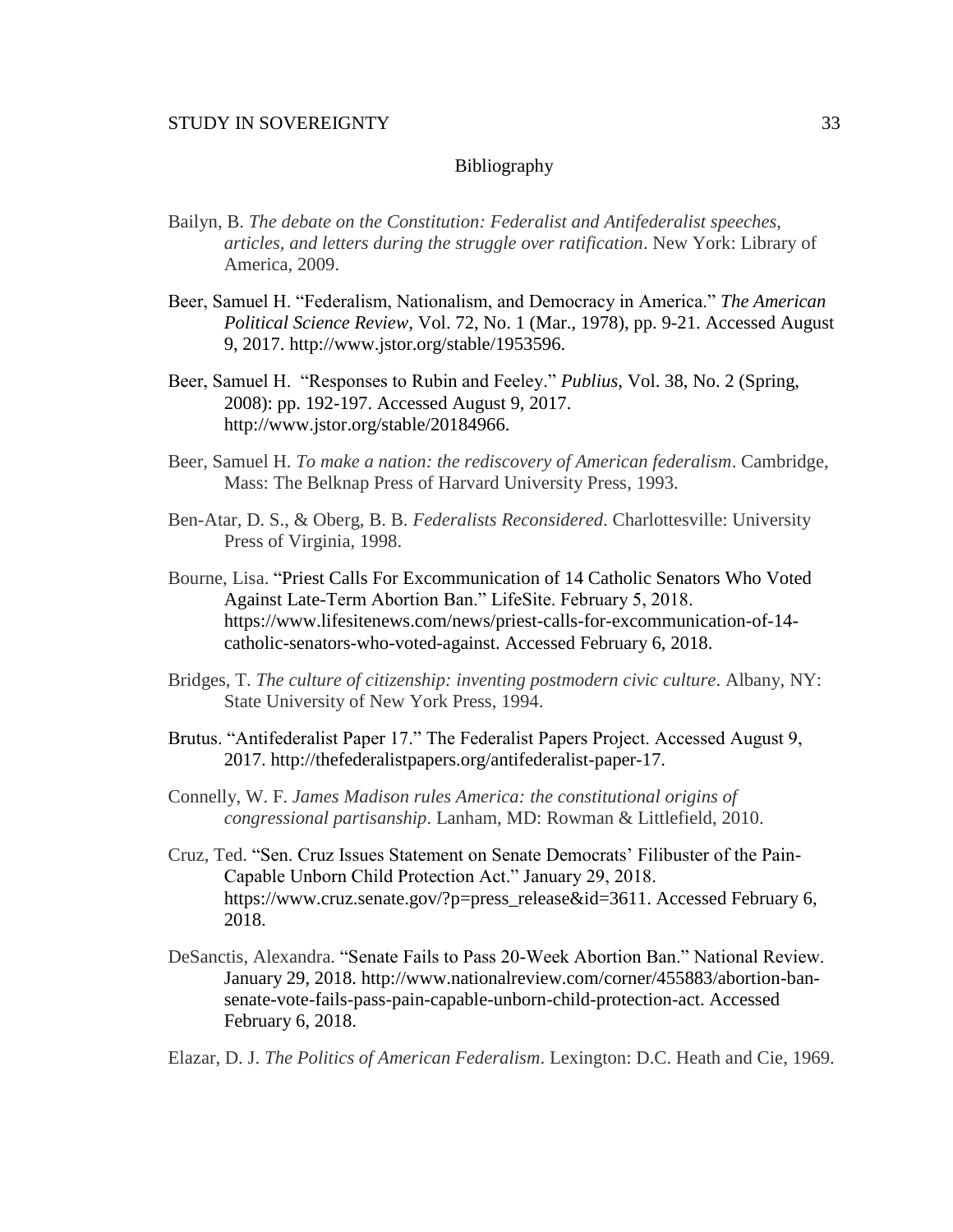- Elkins, S. M., & McKitrick, E. L. *The age of federalism*. New York: Oxford University Press, 1995.
- Elliot, J., & Madison, J. *The debates in the several State conventions on the adoption of the Federal Constitution as recommended by the General Convention at Philadelphia in 1787: together with the journal of the Federal Convention, Luther Martin's letter, Yates's minutes, Congressional opinions, Virginia and Kentucky resolutions of '98-'99, and other illustrations of the Constitution*. Philadelphia: Lippincott, 1941.
- Ellis, R. J. *American political cultures*. New York: Oxford University Press, 1993.
- Farrand, M., Matteson, D. M., & Hutson, J. H. *The records of the Federal Convention of 1787*. New Haven: Yale University Press, 1966.
- Feeley, M. M. The Political Theory of Federalism. *Flinders Journal of History and Politics*, 28 (2012), 2-15.
- Hamilton, A., Madison, J., Jay, J., & Shapiro, I. *The Federalist papers: Alexander Hamilton, James Madison, John Jay*. New Haven, CT: Yale University Press, 2009.
- Keller, M. *America's Three Regimes: A New Political History*. Oxford: Oxford University Press, 2007.
- LaCroix, Alison. *The ideological origins of American federalism*. Cambridge, MA: Harvard University Press, 2010.
- Lenner, Andrew C. "John Taylor and the Origins of American Federalism." *Journal of the Early Republic* 17, no. 3 (Fall, 1997): 399-423. Accessed August 9, 2017. http://ezproxy.liberty.edu/login?url=https://search-proquestcom.ezproxy.liberty.edu/docview/220958643?accountid=12085.
- Lincoln, Abraham. "Speech at Cincinnati, Ohio." In *Collected Works of Abraham Lincoln* 1809-1865, vol. 3, edited by Roy P. Basler, 438-462. New Brunswick, NJ: Rutgers University Press, 1953.
- Lopez, Kathryn Jean. "20 Week Abortion Ban Resistance is Appalling and Indefensible." National Review. February 5, 2018. http://www.nationalreview.com/article/456096/abortion-20-week-ban-resistanceappalling-indefensible. Accessed February 6, 2018.
- McClellan, James. *Liberty, Order, and Justice*. 3rd ed. Indianapolis, IN: Liberty Fund, 2000.
- McLaughlin, Andrew. *The foundations of American constitutionalism*. 1932. Reprint. Union, NJ: Lawbook Exchange., 2002.